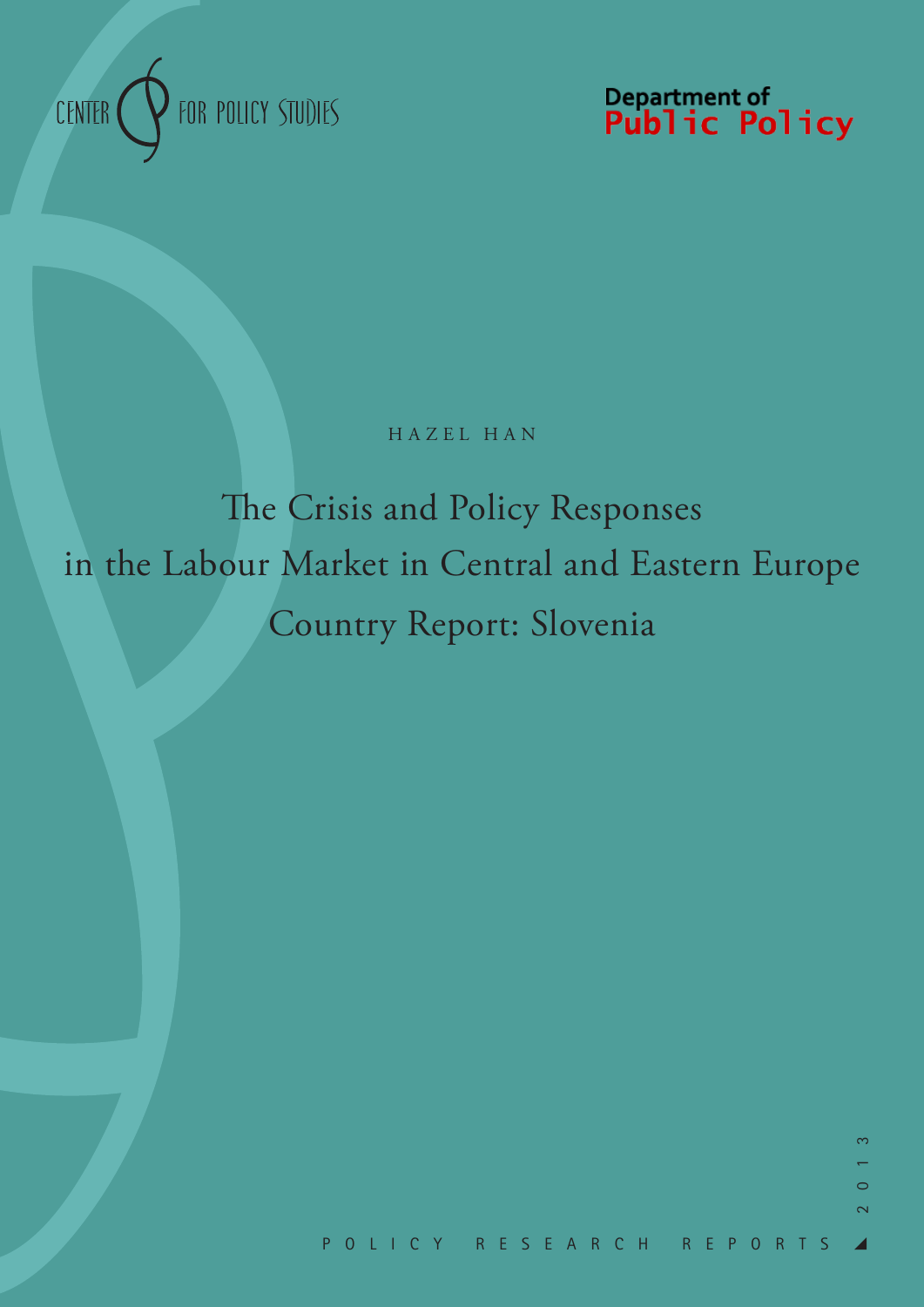# **Table of Contents**

| Labour Market Regulation Act: Assessments and outcomes11 |  |
|----------------------------------------------------------|--|
|                                                          |  |
|                                                          |  |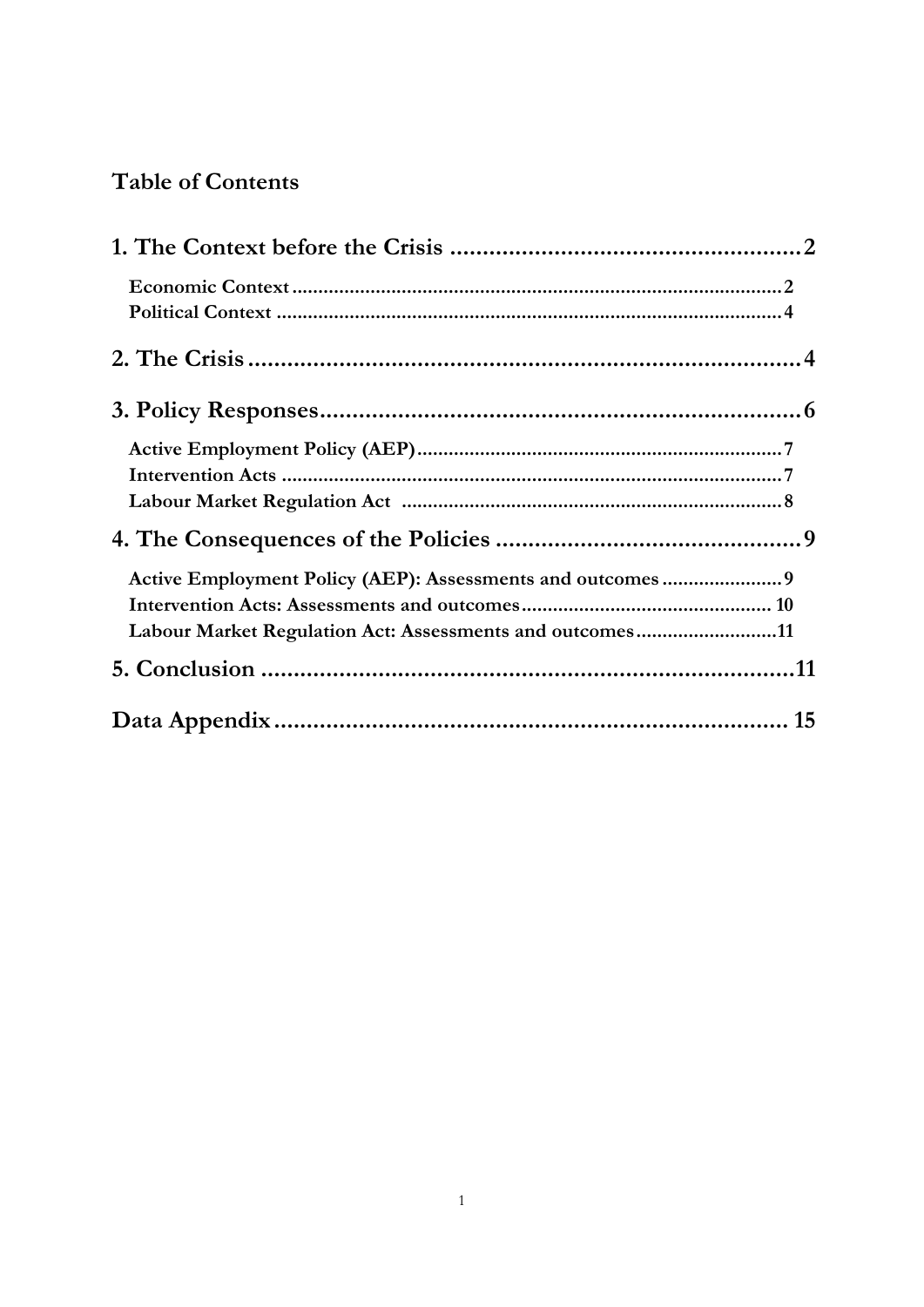# **1. The Context before the Crisis**

### **Economic Context**

Slovenia's economic transition in the 1990s was commenced by the depression that gripped the economy in the first few years following its break-up from the former Yugoslavia in June 1991. Upon independence, the loss of internal markets in the former Yugoslav republics led to a sharp decline in Slovenia's exports. Prevailing political turmoil in the region also significantly reduced Slovenia's income, particularly from tourism and transportation industries. As a result, real growth rate of gross domestic product (GDP) fell to 8.9 percent in 1991 (see Figure 1). Additionally, as in most cases of other transitional countries in the Eastern and Central Europe, Slovenia inherited substantial economic imbalances from the former Yugoslavia, namely an excessive public debt and hyperinflation (see Figure 5).

Nevertheless, Slovenia's first decade of independence is marked by macroeconomic recovery and growth. The depression that engulfed a new independent nation came to a halt after mid-1993. Slovenia restored a quick recovery in the following year reaching 5.3 percent of growth rate in 1994 while successfully brining inflation down from hyperinflationary levels in the subsequent years (see Figure 1 and Figure 5).

The key factors for this economic turnaround are attributable to the successful implementation of macroeconomic policies aimed at stabilization and liberalization (Mrak et al., 2004). During the early transition period, Slovenia was confronted with a wide array of macroeconomic difficulties: to name a few, two-digit inflation rate, absence of foreign exchange reserves, low confidence in the new Slovenian currency, the Tolar, as well as the lack of credibility of the newly established central bank. Against this backdrop, the most pressing task was disinflation. In fact, the process of macroeconomic stabilization was an area of heated debates between the two opposite sides, namely the radical and the gradualist. The former advocated "shock therapy" stabilization with a fixed exchange rate as an anchor, while the latter opted for a floating exchange rate and strong restrictions on government spending. With Slovenia's deep-rooted tradition of consensus building, together with precarious political situation in the postindependence era, the cautious, gradualist approach prevailed in economic discourses. As a result, the Bank of Slovenia carried out a monetary policy under a floating exchange rate regime instead of an orthodox fixed exchange rate system that prevailed during the pre-independence era. Soon after, Slovenia witnessed a gradual decline in the level of inflation in the subsequent years (see Figure 5 and Figure 6).

Other essential tasks were carried out by various structural reforms – to name a few, banking restructuring, public expenditure management reform, introduction of a personal income tax as well as the abolition of fiscal "self-management" approach and the centralization of government functions – all of which helped the country maintain stable fiscal balance during the initial stages of the transition (Ibid). Consequently, the general government budget remained virtually balanced during the first five years (1991-1996) of independence.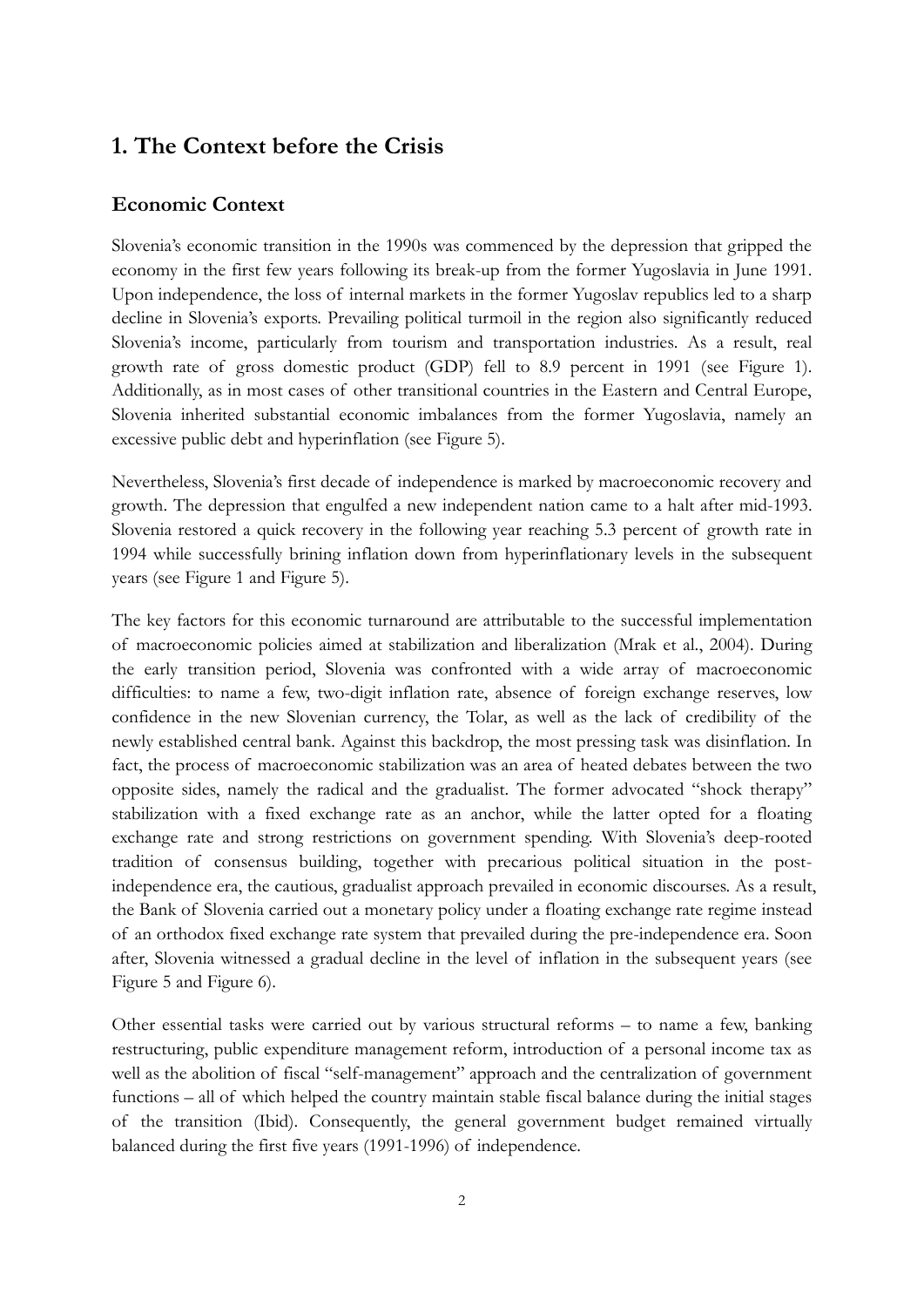Furthermore, with a revival in exports of goods and services, the current account surpluses were recorded until 1994. The improvement in the current account balance in return helped building up the country's foreign exchange reserves, which grew from virtually zero at independence to a significant accumulation of USD4.2 billion by 1996, entailing greater security to the new currency.

Foreign direct investment (FDI), however, did not play a significant role during Slovenia's transition period as it mostly remained below 1 percent throughout the 1990s (see Figure 4). This is mainly due to the government's capital controls and the privatization policy that gave preference to insiders rather than potential foreign investors. With growing prospects for EU membership, Slovenia had become a more attractive destination for foreign investors since 2001. Although the sudden increase of FDI (7.2 %) was recorded in 2002, the pace of FDI inflows returned to 1 percent in 2003 due to foreign acquisitions of private enterprises, and it continued to grow steadily thereafter until the global crisis hit the country in 2009 (see Figure 4).

All in all, it is somewhat true that Slovenia itself had favorable initial conditions to begin with (Ibid): Unlike other transitional economies in the region, Slovenia was the richest part of Eastern Europe and was characterized with a diversified manufacturing sector, an ethnically homogenous population, skilled human capital, well-established trade links with Western markets, as well as a good geographic location. Furthermore, the country had already developed a certain degree of autonomy from Yugoslavia, especially in the areas of infrastructure including pipelines, railway and telecommunication.

Nonetheless, the record of conservative fiscal stance, together with macroeconomic stabilization policies, are considered the biggest contributors that enabled the Slovenian economy to make a smooth transition from a socialist self-management system to a market economy during the first decade of the country's independence.

Slovenia's shift from a socialist self-managed system signaled the structural change of the economy. In contrast to a socialist system, which heavily concentrates on industry and productions of goods, Slovenia saw an increase in the service-producing sectors as the market economy emerged (Ferfila and Phillips, 2010). The service sector today accounts for the largest part of the economy as a percentage of GDP (see Figure 2). Although industry and construction sectors altogether comprise the lesser proportion of GDP, it should be also noted that they account for most employment in the country (Mrak et al., 2004).

Most notably, Slovenia's economic recovery continued in parallel with its efforts to re-establish its international status. The first attempt was, as already mentioned, the introduction of the Slovene currency, the Tolar, in 1991. The second effort was seen through the gaining membership in the major international financial institutions such as the IMF and the World Bank. Undoubtedly, the milestone of Slovenia's international recognition is the 2004 accession to the European Union (EU), which later followed by gaining a membership in the euro area in January 2007.

The low public indebtedness is another key feature of the Slovenian economy. Prior to the EU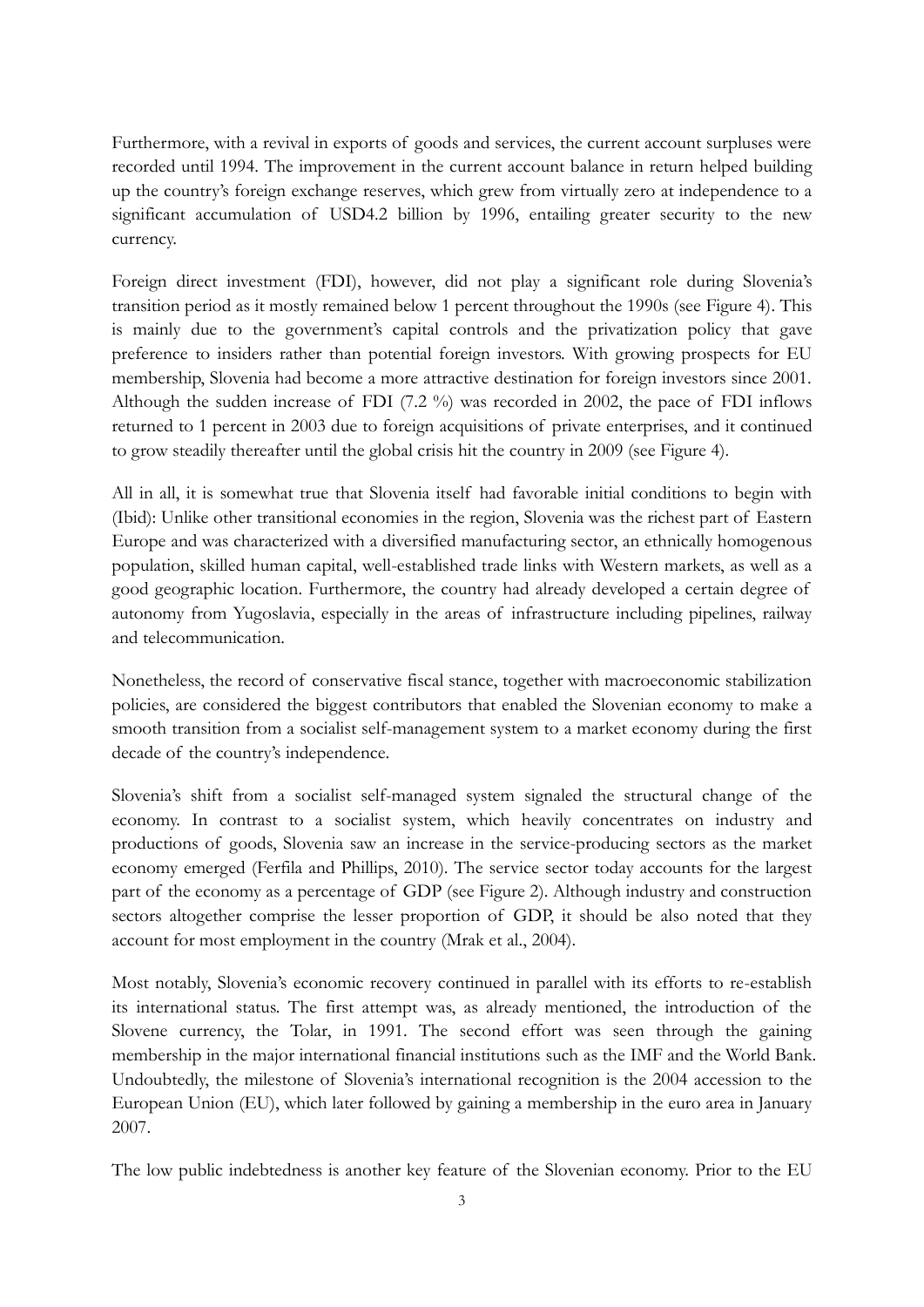accession, Slovenia's debt stood far below the threshold of the Maastrict Criteria (60 percent of GDP) and was ranked the second lowest public debtor, only next to Luxembourg, among all other EU member states. From mid-1990s, the level of public debt began to reach above 20 percent of GDP and rose thereafter, though at a slower pace, until early-2000. Debt decreased gradually after 2002, reaching a low of 22 percent in 2008 (see Figure 12).

#### **Political Context**

Slovenia's economic transition in post-independence era was accompanied by a comparable transformation in the ideology and institutions of the political system. The initial, yet the most important, development took place shortly before the country's independence: the adoption of a new constitution in 1990 created a multi-party electoral system, which became a basis for elections to the national assemblies and the presidency. In the following year, Slovenia established a parliamentary political system (Ferfila and Phillips, 2010).

Generally, Slovenia's political system is characterized by political pluralism and corporatism. Upon independence, a number of political parties emerged and varied from center-left (socialist) to center-right (conservative). Despite prevailing pluralism, the Slovenian party system, with a couple of exceptions, has achieved a high level of consolidation and stability (Ibid). The main reasons for stability in the early years of independence fell largely on the consistent growth of center-left Liberal Democrats (LDS) and the country's corporative tradition. In particular, political corporatism was widely observed in the formation of grand coalition, which involved parties both from the left and right, as well as the liberal and centrist.

Slovenia's political transition can be divided into two major periods. The first is the postindependence era by building the new independent state; the second is the period driven by the accession process to the EU. In fact, even before the independence, Slovenia was often regarded as more "European" than other parts of the Republics (Ibid: 150). By the 1980s, Slovenia had already developed political and economic ties with Western markets and experienced the growth of a pluralistic civil society. Such developments further led Slovenia to identify culturally and politically more towards the Western European countries. In this sense, it is therefore argued that this "European ideology" was a key factor that harmonized the political approach by different political parties, entailing political stability. Indeed, the EU accession preparation was met with a political consensus by virtually all major political parties (Lavrac and Majcen, 2006).

## **2. The Crisis**

Despite the strong economic growth achieved in the last decade, the Slovenian economy contracted sharply after the outset of the global financial crisis of 2009-2010. In contrast to the highest growth rate of 7 percent recorded in 2007, GDP fell to 3.4 percent in 2008. The country then witnessed one of the deepest declines of growth rate in the euro areas, with its GDP falling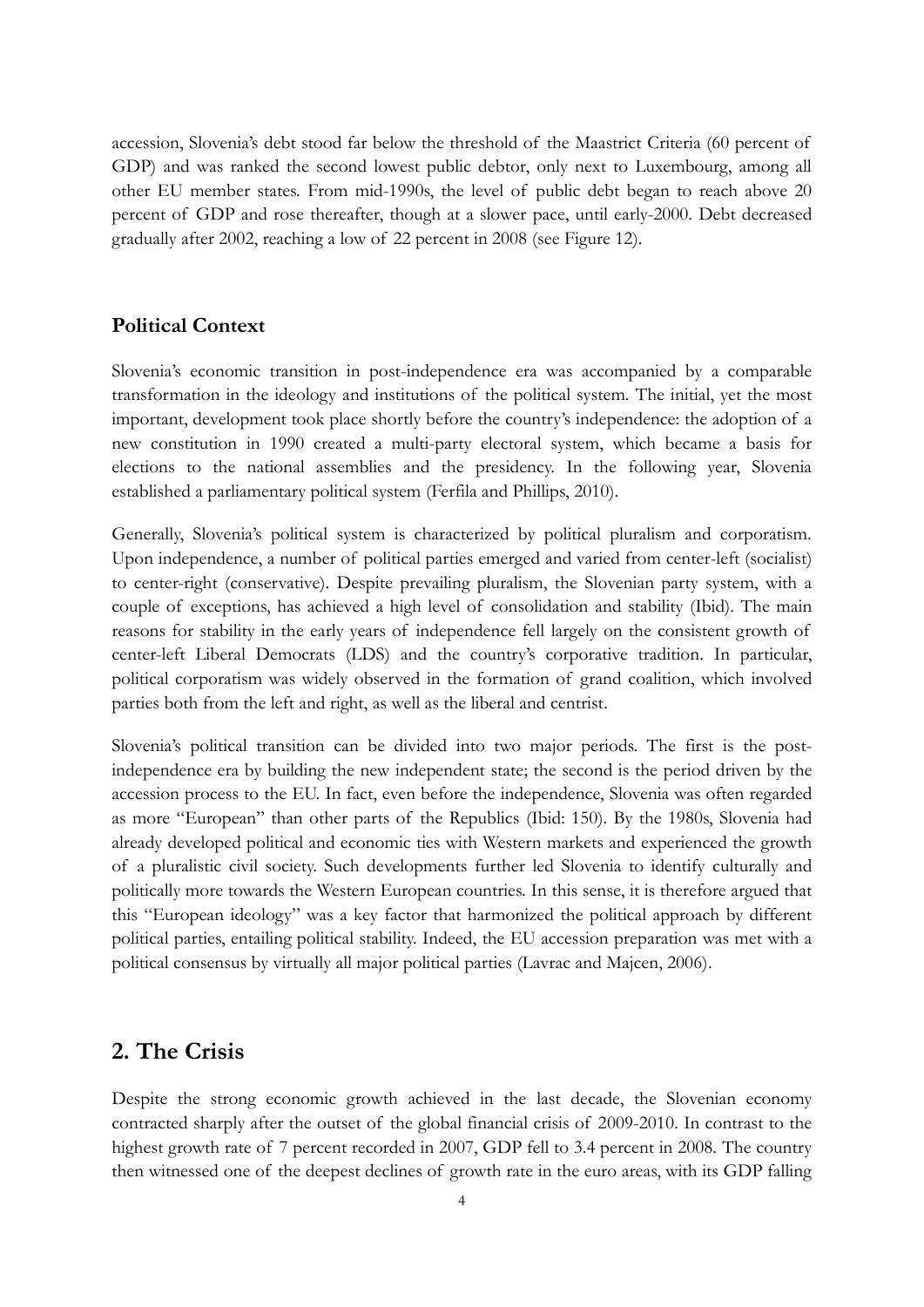by 7.8 percent in 2009 (see Figure 1).

In Slovenia, as a small open economy, the impacts of the global crisis are considered an exogenous negative shock. In contrast to some old EU member states that entered into recession at the onset of the crisis, the economic downturn of Slovenia in 2009 is largely attributed by the effects of international developments.

Hence, the main channel through which the crisis has affected Slovenia was most notably seen in trade and investment after the collapse of world trade. Given the small size of the domestic market, export is considered the most critical element in economic growth in Slovenia. By 2005, the dependence of the Slovenian economy on exports well exceeded more than 60 percent (see Figure 15). However, a sharp decline in foreign demand deteriorated Slovenia's export performance as its volumes of exported goods and services dramatically fell by 16.7 percent in 2009 (see Figure 16). The manufacturing and construction sectors, both of which take up more than 30 percent of GDP (see Figure 2), soon experienced a drop in their outputs and activities. The growth of manufacturing industry fell by 15.5 percent in 2009 while a sharp decline by 14.7 percent was also observed in construction in the same year. The growth in construction continued to contract to 17.9 percent in the following year (see Figure 3). Similarly, Foreign Direct Investment (FDI) experienced a sharp decrease. FDI, previously marked with a steady increase with 4.0 percent in 2007, fell to 3.3 percent in 2008, followed by further contraction to 0.7 percent in 2009 (see Figure 4).

Despite the marked decline in exports, Slovenia's current account deficit in 2009 was recorded positive (2.0%) as imports fell even more largely (-19.5%) than imports, offsetting expanding trade deficit (see Figure 15 and Figure 16). Nevertheless, the lower exports and investment activity are seen to be the greatest contributions to the deepening decline of the Slovenian economy at the inception of the crisis.

The economic crisis has also led to a rise in the consumption aggregates. The government expenditure was recorded with an increase starting from 2009 and onwards (see Figure 8) while gross capital formation saw a dramatic drop from 31.8 percent in 2008 to 22.1 percent in 2009 and remained lower than any other times in the past (see Figure 9). In addition, the post-crisis years saw a weakened consumer confidence (see Figure 14).

Most significantly, Slovenia's public debt surged up to 35 percent of GDP in 2009, in stark contrast to the pre-crisis years when the country experienced a gradual decline of debt throughout the early 2000s, reaching a historic low of 22 percent in 2008 (see Figure 12). Public debt continued to surge as the crisis took place further, amounting to 54.1 percent at the end of 2012. At the same time, the government deficit reached 6.0 percent in 2009, rising from 1.9 percent in the previous year (see Figure 13).

Like in most countries, the immediate consequence of the economic crisis is evidently reflected in rising unemployment rate. Following strong economic growth, the period of 2007-2008 saw a consecutive decline in unemployment rate until the end of 2008 (4.4%) as well as a growing labor participation rate (see Figure 17 and Figure 18). With the onset of the economic crisis, the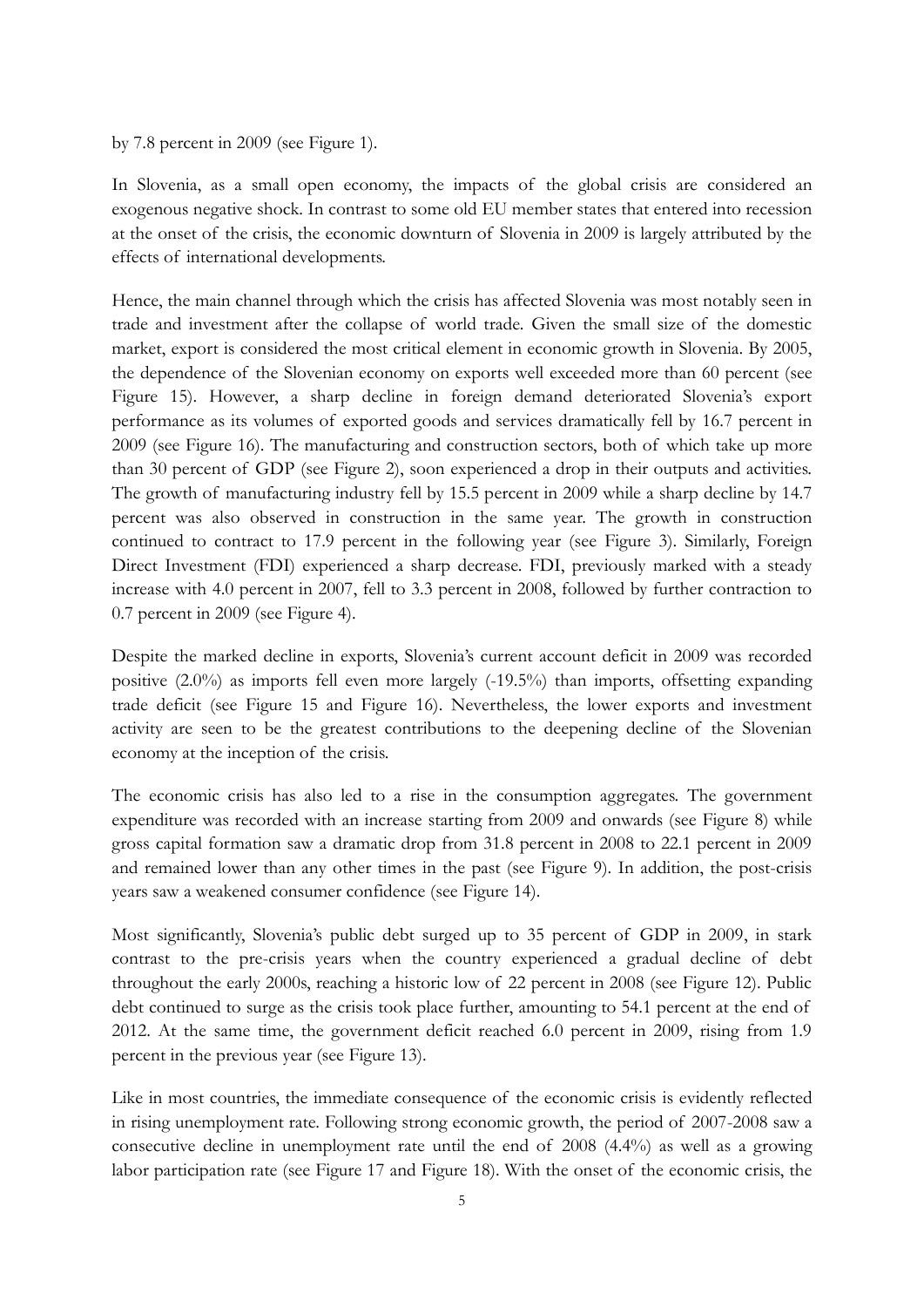trend came to a halt as labor demand began to decrease. In 2009, the unemployment rate rose to 5.9 percent. The rising trend continued onwards up to 8.9 percent in 2012, marking the highest unemployment rate of the country's history in the decade (see Figure 17).

In the private sector, the greatest increase in unemployment was recorded in manufacturing and construction (IMAD, 2011). It should be noted that these sectors that were hit hardest by the crisis were mainly male-employing sectors; on the other hand, the service sectors, which mostly hire women, were affected by the crisis to a lesser extent. As a result, the male unemployment rate was recorded higher than the female unemployment rate in 2009 (see Figure 21). Most notably, the significant increase in unemployment was recorded for the young (15-25 age groups). At the outset of the crisis, youth unemployment rate marked 13.6 percent in 2009 and continued to surge to 20.6 percent in 2012 (see Figure 20). Other vulnerable groups such as the low-skilled population and those with secondary education were also strongly affected by the crisis.

Subsequently, the crisis in 2009 resulted in a large inflow of registered unemployed persons, which led to an increase in the share of people who had been unemployed for less than a year. This, in turn, reduced the long-term unemployment rate to 30.1 percent in 2009 (see Figure 19). Yet, the large inflow of newly unemployed people surged in late 2009, which eventually increased the share of long-term unemployment. As a result, the rate of long-term unemployment resumed its growth in late 2009 onwards (see Figure 19).

Together with the economic crisis, Slovenia's recent political years have been marked by problems dealing with unpopular austerity measures, social protests, and even more frequently occurring corruption scandals: In 2012, Slovenia adopted a package of austerity measures to balance the public finances, which fuelled protests and demonstrations. Furthermore, 2013 saw a fall-out of the right-wing government led by Janez Jansa, who was forced to step down in February. In the following month, the new government was formed by Alenka Bratusek, leader of the Positive Slovenia party (PS).

Needless to say, the global economic crisis of 2008-2009 played a crucial role in a small open economy of Slovenia. The economy began to experience a sharp decline in growth in 2009, only to be further propelled by deteriorating export performance and falling employment. Given the low demand, the Slovenian labor market initially responded to the crisis by reducing the number of the workers, which led to a continuation of rising unemployment. In response to deteriorating labor market conditions as such, the government adopted anti-crisis measures. The next section discusses the government's policy responses in details.

### **3. Policy Responses**

In efforts to mitigate the effects of the economic crisis, the Slovenian government established a ministerial crisis team in November 2008, comprising representatives from major government organs, including: The Government Office for Development and European Affairs. Ministry of Finance, Ministry of the Economy, Ministry of Higher Education, Science and Technology, and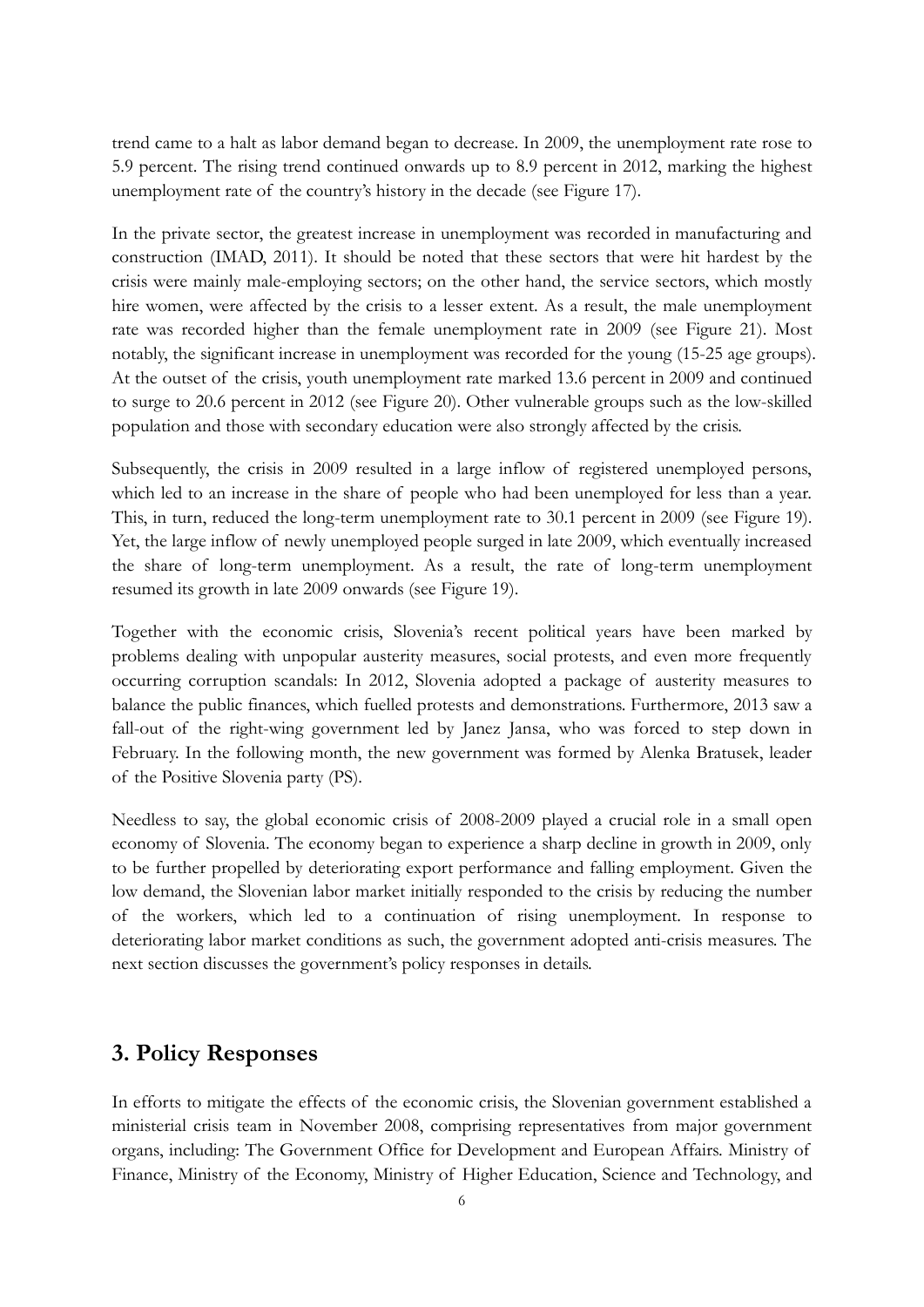Ministry of Labor, Family and Social Affairs (Eurofound, 2010). Since then, the government has undertaken measures in the context of the four major policy aims: 1) diminishing the consequences of the global economic crisis; 2) continuing to maintain jobs; 3) encouraging workers to improve their qualifications levels; and 4) improving companies' competitiveness (Ibid).

In the subsequent section, the paper discusses three major labor market policies adopted during the crisis and afterwards, namely, 1) Active employment policy (AEP) measures, 2) Two intervention acts aimed at preserving jobs, and 3) Labour Market Regulation Act.

# **Active Employment Policy (AEP)**

The main purpose of active employment policy (AEP) measures is to assist those unemployed persons in job-seeking by providing the necessary additional knowledge and enhancing their skills and competences. In a broader sense, AEP measures aim towards achieving the objectives of the EU's Lisbon Strategy and the European Employment Strategy, which sets out three goals: full employment, greater quality and productivity of labor, and social cohesion and inclusion (Government of the Republic of Slovenia, 2009). To this end, the Employment Service of Slovenia (ESS), one of the key Slovenian labor market institutions, carried out AEP programs in four thematic measures (these measures contain more than 30 sub activities):

- i. Measure 1. Advice and assistance in job-seeking
- ii. Measure 2. Training and education
- iii. Measure 3. Promoting employment and self-employment
- iv. Measure 4. Implementing programs to boost social inclusion

The Ministry of Labour, Family and Social Affairs is one of the main actors responsible for drafting and implementation of laws and other legislations in the area of employment relations on labor market as well as health and pension system. In 2009, Ivan Svetlik, Minister of Labour, Family and Social Affairs, announced the government's commitment to undertake AEP measures with increased expenditure to combat rising unemployment. By doing so, the government envisaged a substantial reduction in the number of people unemployed who will find either temporary or permanent jobs through the program. The government also envisaged the enhancement in measure 2 (training and education) given the large number of older and unqualified unemployed workers. The expenditure on AEP was increased year-by-year until 2011 (EUR 109.7 million and EUR 115.3 million were earmarked in 2009 and 2010 respectively). In the following year, however, AEP measures saw a reduction in the expenditure (EUR 102.2 million in 2012).

# **Intervention Acts**

In efforts to mitigate rising unemployment, the government passed two emergency intervention acts, namely the *Partial Subsidising of Full-Time Work Act* and the *Partial Reimbursement of Payment Compensation Act*. The former, adopted in January 2009, aimed at alleviating the immediate effects of the crisis by providing assistance to employers undertaking the shortening of working hours. This act stipulates that the government will subsidize (EUR 60 per employee per month) wages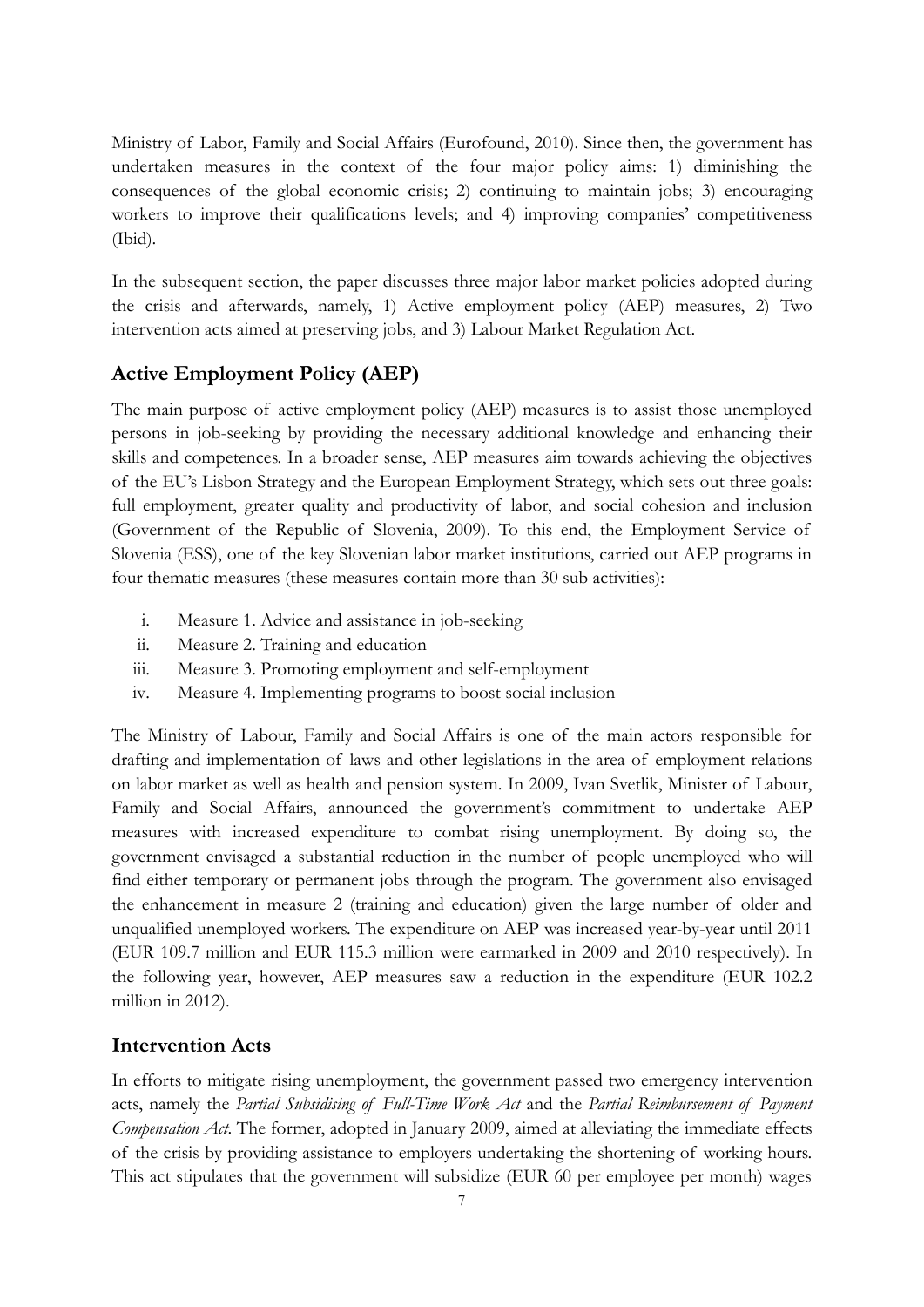of full-time workers if firms decide to reduce working time by four hours per week. The underlying policy objective was to provide incentives to shorten working time while preventing further job losses in firms where demand for products and services had declined (Government of the Republic of Slovenia, 2009). To this end, the Act defined the conditions under which an employer can apply for a subsidy, at the same time, it required an employer's commitment not to lay off their employees. What is significant to note is, the passage of Partial Subsidising of Full-Time Work Act was somewhat perceived to be novel in a sense that there had been no support measures for short-time working before the crisis (Eurofound, 2010).

The Partial Reimbursement of Payment Compensation (PRPC) Act entered into force in May 2009, the purpose of which is to regulate partial reimbursement of wage compensation for temporarily laid-off workers, those "waiting" at home (IMAD, 2011: 79). Under PRPC, employers may place a maximum of half of their workforce on a Temporary Waiting for Work (TWW) scheme and would instead pay wage compensation amounting 85 percent of their average wage; at the same time, this Act imposes on employers an obligation to provide education and internal trainings. The main policy goal is therefore increasing employability of workers during the time they are out of workforce (Skledar, 2009).

It should be noted that both of these schemes encompass training element that aimed to improve their qualification levels. The first scheme has allowed the government to encourage workers with reduced working hours to obtain new skills and qualifications during their spare time; under the second scheme, compensation recipients are in turn required to devote 20 percent of their time to take part in education and training provided by their employers (Eurofound, 2010).

### **Labour Market Regulation Act (Unemployment benefits)**

Unsurprisingly, the number of unemployment benefit-recipients began to increase soon after 2009. In order to ensure income security of job-seekers, the government adopted a new Labour Market Regulation Act (ZUTD), which among other tasks regulates the requirements for eligibility for unemployment benefits. The new act was implemented, though relatively late, at the end of October 2010 and became effective in January 2011, replacing the existing Employment and Insurance Against Unemployment Act (EIAUA). The main objectives of the new act are:

- To establish a system of lifelong career orientation by providing labor market information, career guidance and consultancy;
- To develop employment brokerage to be carried out to balance the demand against supply of workers on the labor market;
- To achieve the highest unemployment rate;
- To introduce the concept of *flexicurity* in the Slovenian labor market through active employment policy measures including education and training, among others.

The introduction of the new act was perceived as a rare yet positive example where social partners were actively involved during the policy development phase. Together with the government, ZUTD proposal was prepared by the working group consisting of representatives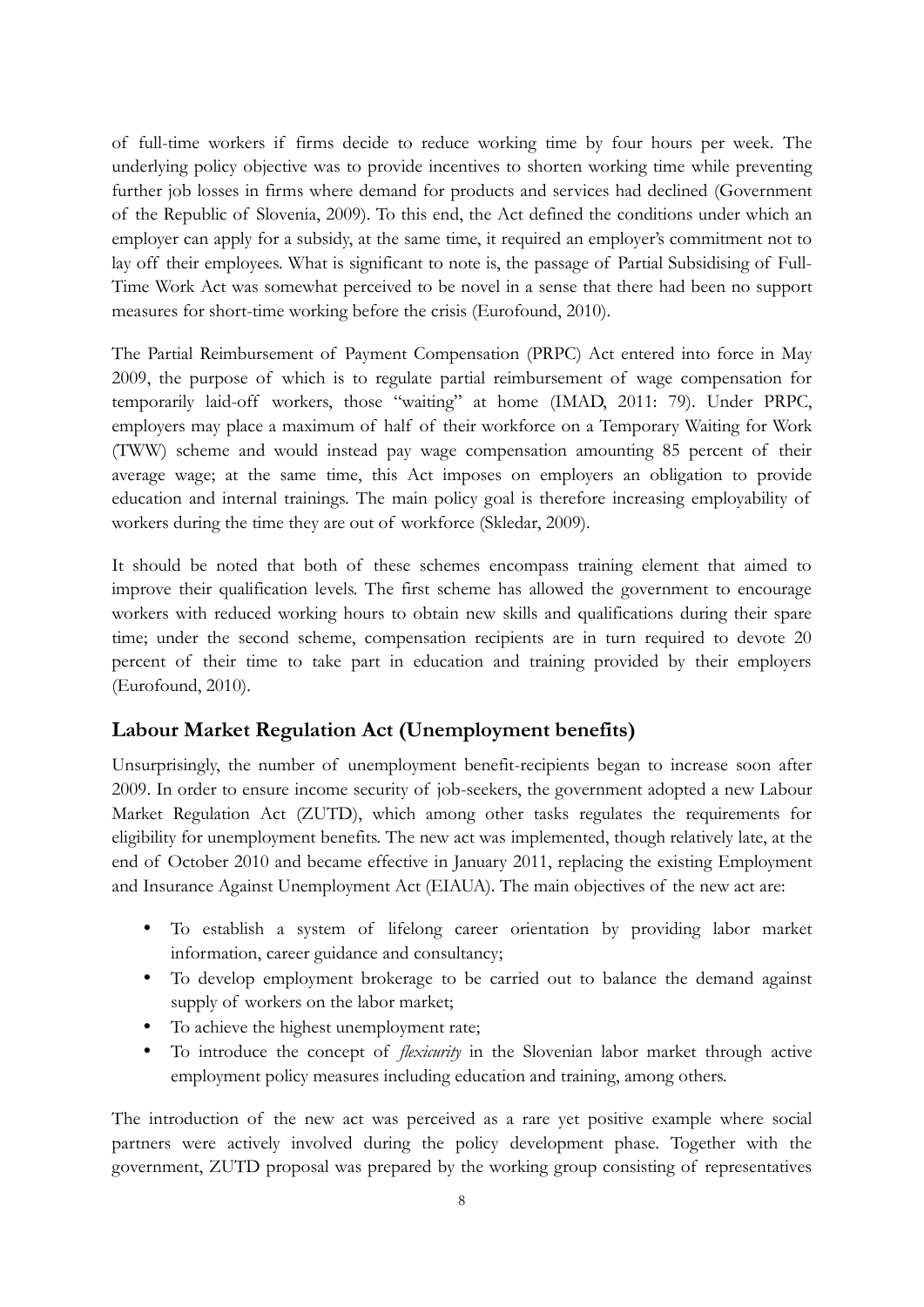of employers and trade unions. This working group was created and legitimatized via the Economic and Social Council (ESC), a tripartite body which brings representatives of the governments and of social partners together, based on Slovenia's strong corporatist tradition (Ferfila and Phillips, 2010). What is important to note is that this successful cooperation with social partners during ZUTD policy-making stands very much in contrast with a new Pension and Disability Insurance Act, which was proposed in the same year. In efforts to increase economic activity among the older population and to ensure the sustainability of the pension system, the Ministry of Labour, Family and Social Affairs proposed the new pension reform in 2010. The proposal, which encompasses the objective of increasing the retirement age, was met with strong oppositions from trade unions and was ultimately rejected by an overall majority during the 2011 referendum (Ignjatovic, 2012). Although the pension reform was re-introduced and adopted in December 2012, this contrasting example signifies the role of social partners in Slovenia's policy-making in the midst of the economic crisis.

# **4. The Consequences of the Policies**

-

#### **Active Employment Policy (AEP): Assessments and outcomes**

The immediate impact of this policy is most visible in the participation rate. According to the Institute of Macroeconomic of Analysis and Development report, in 2009 the rate of participation (measured as a ratio of the number of participants in AEP to the number of registered unemployed people) increased to 59.7 percent, a much higher record than that of the previous years (34% in 2007; 46% in 2008). Indeed, the number of persons participating in the AEP measures increased markedly in 2009 (from 29,085 in 2008 to 52,975 in 2009). In the following year, the number yet again surged, reaching more than 77,000 participants. As the government envisaged earlier, most participants took part in measure 2 (training and education), shortly followed by measure 3 (promoting employment and self-employment) and measure 1 (advice and assistance in job-seeking).

What is more significant is the rate of inclusion<sup>1</sup> of sub-groups in AEP programs. Notably, the rise in the number of participants in 2009 was recorded by those vulnerable groups such as young people, women, first-time job seekers as well as unemployment-benefit recipients. Nevertheless, the rate of inclusion for certain vulnerable groups of the unemployed was found to remain relatively low: Especially, 2011 experienced a reduction in the share of long-term, less educated and less skilled, disabled unemployed persons as well as those above in the programs. In short, the low level of participation by certain sub-groups seems to suggest that AEP measures are falling short in ensuring better employability and social inclusion of the most vulnerable groups. This also further signifies unsolved structural problems, as the IMAD report

<sup>1</sup> According to the IMAR analysis, the rate of inclusion refers to the proportion of the number of persons from a selected group of the unemployed included in AEP by the total number of unemployed of this group. In the IMAR analysis, the rate of inclusion was used as an approximate indicator of inclusion of a selected group. Institute of Macreconomic Analysis and Development of the Republic of Slovenia (2012), *Economic Issues 2012*, Ljubljana: IMAD, p. 86.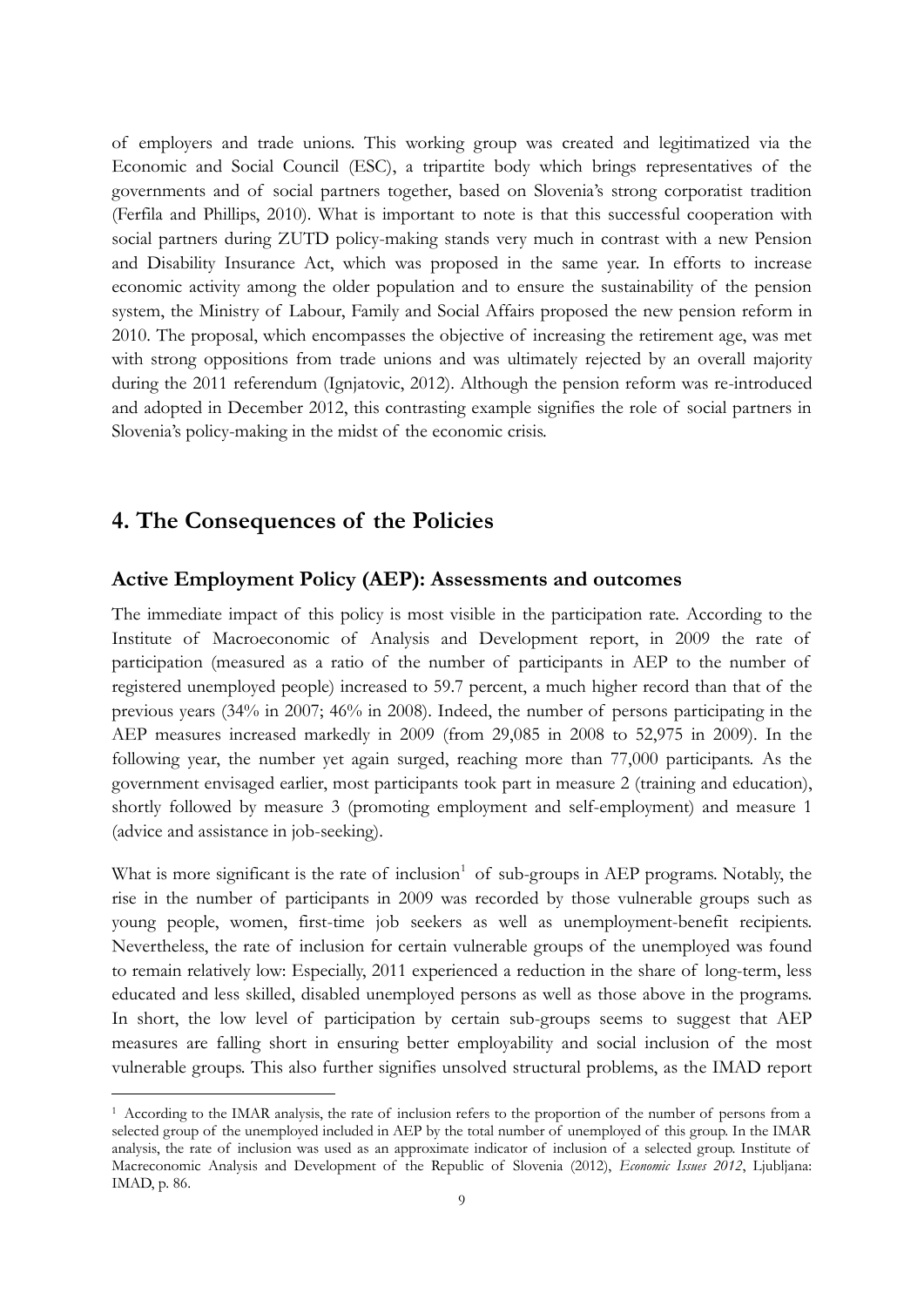concludes: "*Based on these indicators (the low rate of inclusion), it could be concluded that the participation of unemployed persons was not sufficiently oriented to solving structural imbalances*" (IMAD, 2012: 86).

According to the IMAD analysis, about 13,000 unemployed persons have found work under AEP programs in 2009 (IMAD, 2010). However, it is not yet clear as to how many AEP participants have moved into a job after 2009 and onwards; hence, further assessments and evaluation of the effects of AEP would be necessary in the future.

#### **Intervention Acts: Assessments and outcomes**

The initial assessment can be drawn by looking at the share of enterprises and persons taking part in the schemes. According to the estimates of the Employment Service of Slovenia, it is found that both of the acts were met with high demand since its introduction, attracting more than 80,000 individuals: total 904 enterprises including 66,468 employed persons were approved for subsidies; and total 946 enterprises with 19,210 employed persons were benefited from partial reimbursement (Employment Service of Slovenia, 2011). Amongst, manufacturing enterprises, affected severely by the crisis, were recorded to be the most frequent recipient for both subsidies, followed by trade enterprises, real estate and business services, and construction enterprises (IMAD, 2011).

In this context, the subsidies and reimbursements are considered as a "*flexicurity*" tool, combining market flexibility and employment security (Eurofound, 2010; Skledar, 2009). To put it differently, workers can maintain their job and ensure, though reduced, income security; on the employer side, they can retain workers as well as their skills and qualifications, thus avoiding layoff costs in difficult economic times.

Although both of the measures are generally thought to have been successful, a mix of criticisms and supports were met by social partners, namely, trade unions. While trade unions supported the enhanced workers' security, they also argued that the subsidies will merely postpone layoffs and that are not effective in preventing future dismissals (Eurofound, 2010). The combination of training and income support for non-worked hours was positively met with all stakeholders; however, many have raised the criticisms over inadequate and insufficient training programs. In this regards, IMAD reports as following: "*It is questionable whether the substance of education really contributed to increase the employability of these employees, as most enterprises organized internal and relatively short trainings*" (IMAD, 2011: 81).

Both of these schemes have been expired, in September in 2010 and in March 2011, respectively. Although it is not easy to make precise estimations on the actual number of jobs preserved by the adopted schemes, it is worthwhile to note evaluations made by Eurofound (2010) and IMAD (2011): Both reports recognized that the two intervention acts helped ease the immediate consequences of the crisis by providing subsidies to the affected enterprises and individuals. Also, the measures have prevented faster growth in unemployment after the crisis, while effectively encouraging internal labor market flexibility (Eurofound, 2010; IMAD, 2011).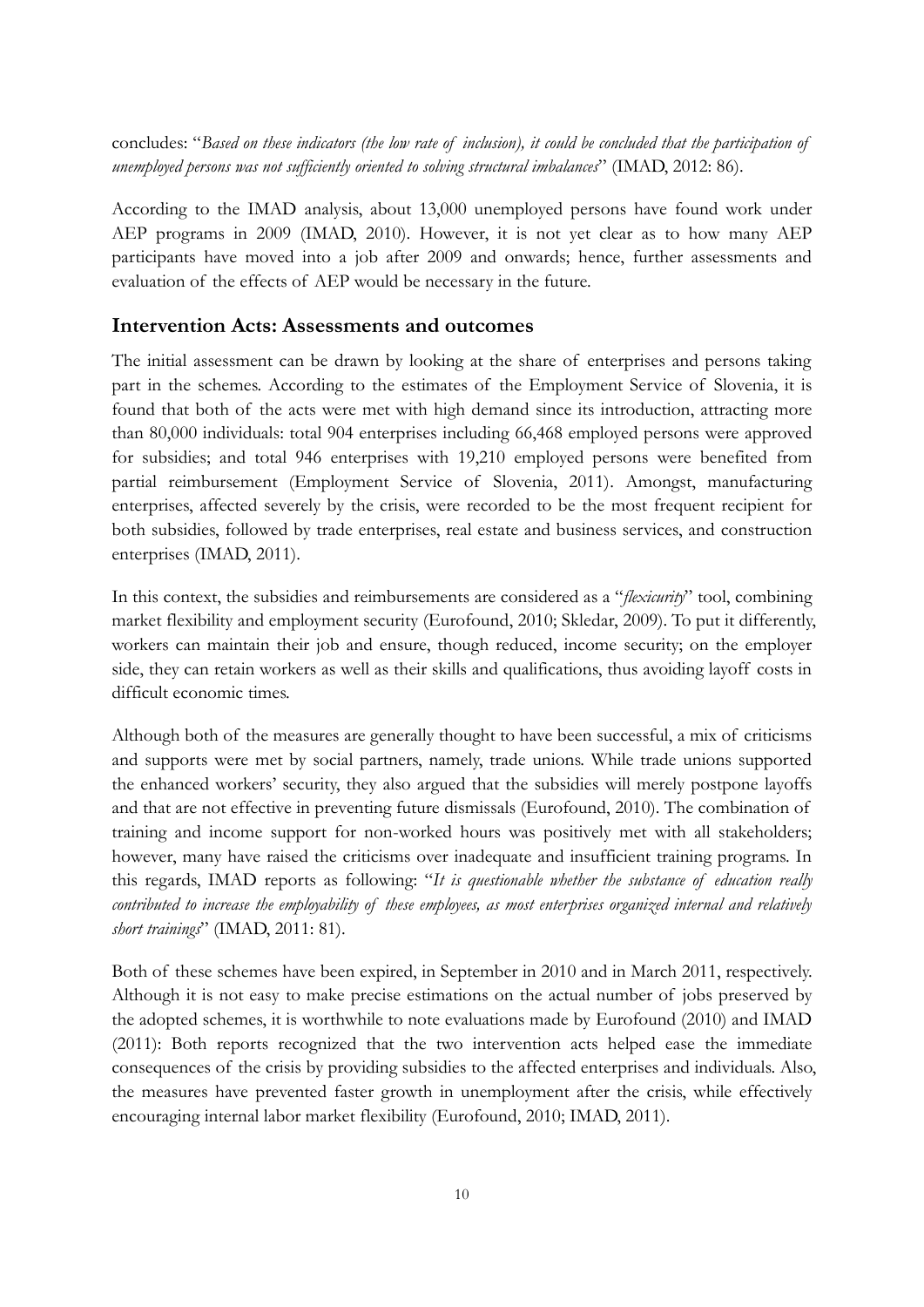#### **Labour Market Regulation Act: Assessments and outcomes**

First and foremost, the Labour Market Regulation Act (ZUTD) was considered a significant step in a sense that it replaced and removed major deficiencies of the existing Employment and Insurance Against Unemployment Act (EIAUA). Under the existing unemployment insurance system, the strict eligibility criteria, short duration of allowance, and inconsistent conditions were among the contributing factors for low coverage rate. As OCED Reviews of Labour Market and Social Policies (2009) highlights, around 23 percent of the registered unemployed received unemployment insurance benefits while 39 percent received no benefit at all in 2007 (OECD, 2009: 21). This continued to remain particularly challenging for young job-seekers with relatively short or irregular work histories, making harder for them to be eligible for 12 months of unemployment criteria. Against this backdrop, the newly adopted act sought to ease the access to the unemployment benefit and to improve the position and social security of the unemployed persons, in accordance with the concept of flexicurity. To this end, ZUTD brought some noteworthy changes, to name a few:

- The expansion of eligibility criteria (condition for receiving unemployment benefit became 9 months in the last 24 months; previously 12 months in 18 months);
- the increased coverage of the compulsory unemployment insurance;
- the expansion of the minimum and maximum level of unemployment benefit;
- the increased amount of benefit for the first three months of receipt, among others.

In addition, some provisions related to social security are also improved by granting a right to cash benefit for those insured persons who are unemployed due to their employer failing to pay their social security contributions. Under ZUTD, the insured persons who requires no more than one year (in the previous legislation, the minimum was no more than three years) to fulfill the minimum conditions for retirement upon the expiration of the cash benefit is entitled to payments of contributions for pension and disability insurance.

## **5. Conclusion**

Slovenia, as a small open economy, has emerged from the former Yugoslavia to one of the growth-leading economies in the Eastern and Central Europe over the last decades. Although the country suffered from the severe depression that gripped its economy in the first few years after independence, Slovenia's path in the subsequent years was steadily marked with macroeconomic recovery and growth. Indeed, the country embarked with some favorable conditions than any other its counterparts – culturally and ethnically homogenous population, strong trade links with Western economies, suitable geographic location as well as "more European ideologies" – all of which attributed towards the growth and development of the country during the transitional era. Yet, the key factors for economic turnaround largely fell on Slovenia's macroeconomic policies aimed at stabilization. Taken together with a gradualist approach as well as political reforms, Slovenia succeeded in moving away from a socialist selfmanagement system to a capitalist market economy in the 1990s. The country's status was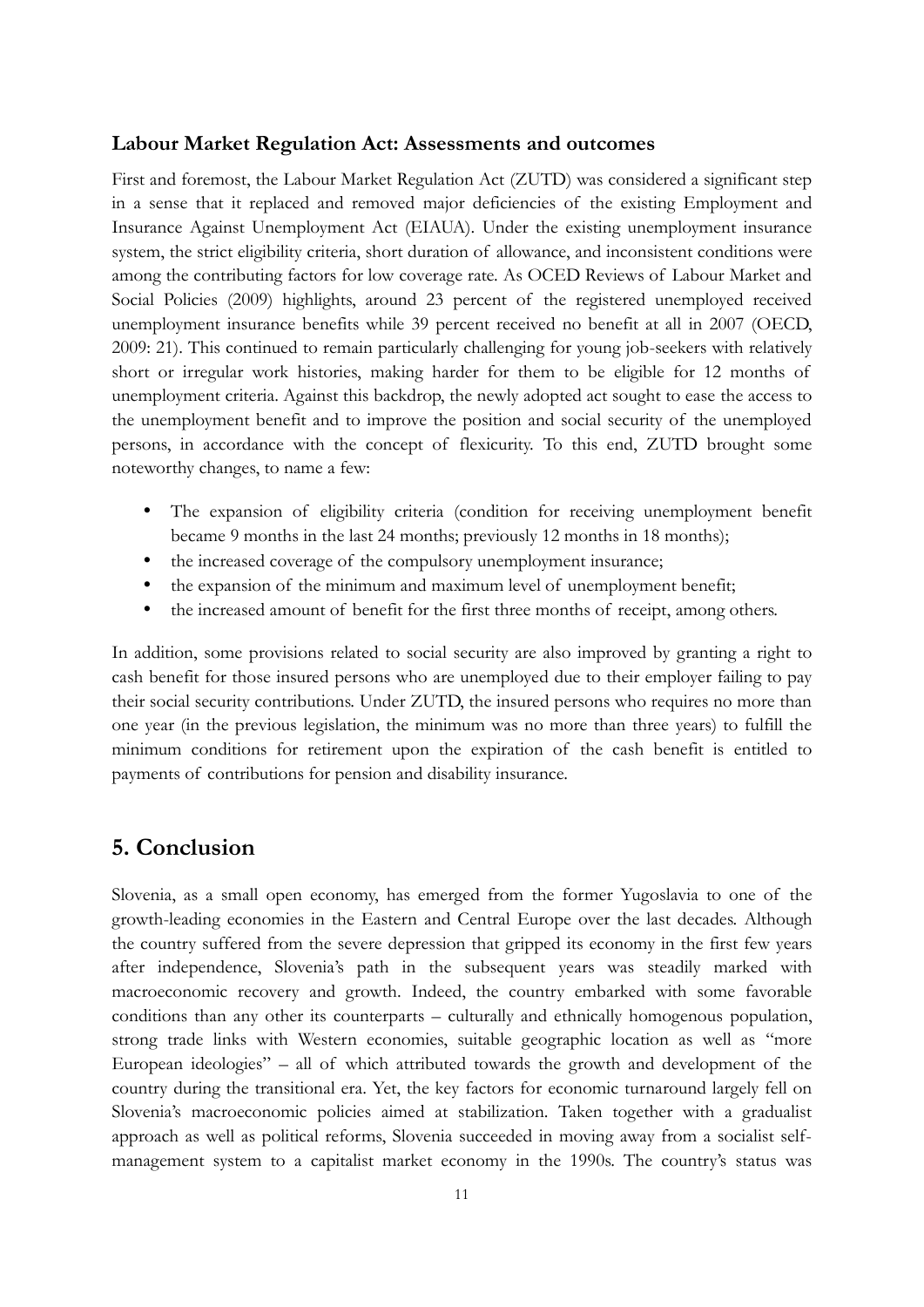further reinforced through gaining membership of major international financial institutions, and further later on, by joining the European Union in 2004.

Since the outset of the global economic crisis, Slovenia was severely affected, soon experiencing deteriorating export performance due to the collapse of the world trade. Real GDP growth fell dramatically to historical lows, foreign direct investment declined, while the government debt and deficit continued to surge. Initially, the Slovenian labor market responded to the crisis by mainly reducing the number of workers, which further led to a fall in employment. The most severe impact of the crisis is thus increasing unemployment in the labor market – and furthermore, a rise in long-term unemployment rate as well as the exposure of the most vulnerable groups including the youth, women, low skilled and less educated labor force.

Against this backdrop, the government pursued anti-crisis measures with four main policy goals: 1) diminishing the consequences of the global economic crisis; 2) continuing to maintain jobs; 3) encouraging workers to improve their qualifications levels; and 4) improving companies' competitiveness. To this end, the government adopted three major labor market policies: firstly, active employment policy (AEP) measures; secondly, two emergency intervention acts – namely Partial Subsidising for Full-Time Work Act and Partial Reimbursement for Wage Compensation Act, both of which aimed at preserving jobs; lastly, the Labour Market Regulation Act to regulate unemployment benefits.

Overall, adopted labor market policies to some extent have been regarded as successful in easing the immediate effects of the crisis and preventing a rapid rise on unemployment. Despite the implementation of the said labor market policies, Slovenia's unemployment and long-term unemployment rates to date continued to increase, while the participation rate of the old population, youth and women continued to decline significantly. As a result, the structural imbalances of the Slovenian labor market remain still high in post crisis years.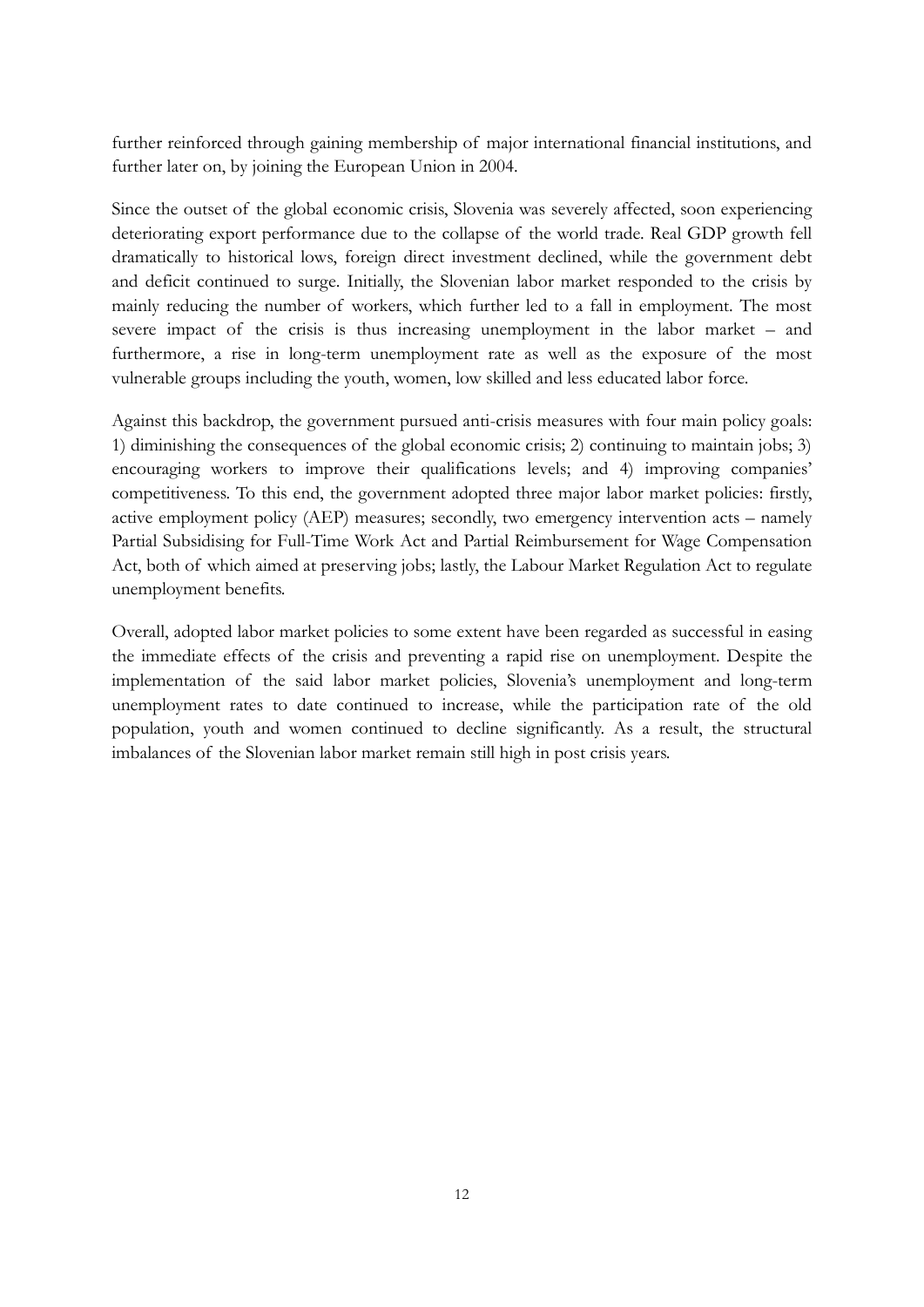# **References**

#### **Books, Journal articles:**

- Eurofound, 2010. Slovenia: Partial subsidies of full-time work and partial reimbursement of payment compensation. [pdf] Available at: <http://www.eurofound.europa.eu/pubdocs/2010/638/en/2/EF10638EN.pdf>[Accessed 24 April 2013]
- Ferfila, B., and Phillips, P., (2010). Slovenia's Transition: From Medieval Roots to the European Union. UK: Lexington Books
- Ignjatovic, M., 2012. EEO Review: Employment policies to promote active aging, 2012: Slovenia. European Employment Observatory. [pdf] Available at: [http://www.eu-employment](http://www.eu-employment-observatory.net/resources/reviews/Slovenia-EPPAA-Feb2012-final.pdf)[observatory.net/resources/reviews/Slovenia-EPPAA-Feb2012-final.pdf](http://www.eu-employment-observatory.net/resources/reviews/Slovenia-EPPAA-Feb2012-final.pdf) [Accessed 22 April 2013].
- IMAD, 2009. Economic Issues 2009: Impact of the crisis on the labor market in Slovenia. [pdf] Ljubljana: Institute of Macroeconomic Analysis and Development. Available at: [http://www.umar.gov.si/fileadmin/user\\_upload/publikacije/izzivi/2009/lm09.pdf](http://www.umar.gov.si/fileadmin/user_upload/publikacije/izzivi/2009/lm09.pdf) [Accessed 20 April 2013].
- IMAD, 2010. Economic Issues 2010. [pdf] Ljubljana: Institute of Macroeconomic Analysis and Development. Available at: [http://www.umar.gov.si/fileadmin/user\\_upload/publikacije/izzivi/2010/aEI\\_2010.pdf](http://www.umar.gov.si/fileadmin/user_upload/publikacije/izzivi/2010/aEI_2010.pdf) [Accessed 20 April 2013].
- IMAD, 2011. Economic Issues 2011. [pdf] Ljubljana: Institute of Macroeconomic Analysis and Development. Available at: [http://www.umar.gov.si/fileadmin/user\\_upload/publikacije/izzivi/2011/a\\_ei11.pdf](http://www.umar.gov.si/fileadmin/user_upload/publikacije/izzivi/2011/a_ei11.pdf) [Accessed 20 April 2013].
- IMAD, 2012. Economic Issues 2012. [pdf] Ljubljana: Institute of Macroeconomic Analysis and Development. Available at: [http://www.umar.gov.si/fileadmin/user\\_upload/publikacije/izzivi/2012/EI\\_2012\\_AN](http://www.umar.gov.si/fileadmin/user_upload/publikacije/izzivi/2012/EI_2012_ANG.pdf) [G.pdf](http://www.umar.gov.si/fileadmin/user_upload/publikacije/izzivi/2012/EI_2012_ANG.pdf) [Accessed 20 April 2013].
- Kajzer, A., 2010. Can simple subsidy for shorter working hours efficiently preserve jobs in an economic crisis without causing labour hoarding? Mutual Learnin gProgramme, Autumn Peer Reviews. [pdf] Available at: [http://www.mutual-learning](http://www.mutual-learning-employment.net/uploads/ModuleXtender/PeerReviews/83/Peer_country_discussion_paper-Slovenia.pdf)[employment.net/uploads/ModuleXtender/PeerReviews/83/Peer\\_country\\_discussion\\_p](http://www.mutual-learning-employment.net/uploads/ModuleXtender/PeerReviews/83/Peer_country_discussion_paper-Slovenia.pdf) [aper-Slovenia.pdf](http://www.mutual-learning-employment.net/uploads/ModuleXtender/PeerReviews/83/Peer_country_discussion_paper-Slovenia.pdf) [Accessed 24 April 2013]
- Lavrac, V., and Majcen, B., 2006. Economic Issues of Slovenia's Accession to the EU. Workin Paper no. 31, Institute for Economic Research. [pdf] Available at [http://www.esiweb.org/pdf/slovenia\\_Lavrac-](http://www.esiweb.org/pdf/slovenia_Lavrac-Majcen_econ%20issues%20of%20SLO%20EU%20accession-2006.pdf)[Majcen\\_econ%20issues%20of%20SLO%20EU%20accession-2006.pdf](http://www.esiweb.org/pdf/slovenia_Lavrac-Majcen_econ%20issues%20of%20SLO%20EU%20accession-2006.pdf) [Accessed 12 April 2013]
- Mrak, M., Rojec, M., and Silva-Jauregui C., (2004). Slovenia: from Yugoslavia to the European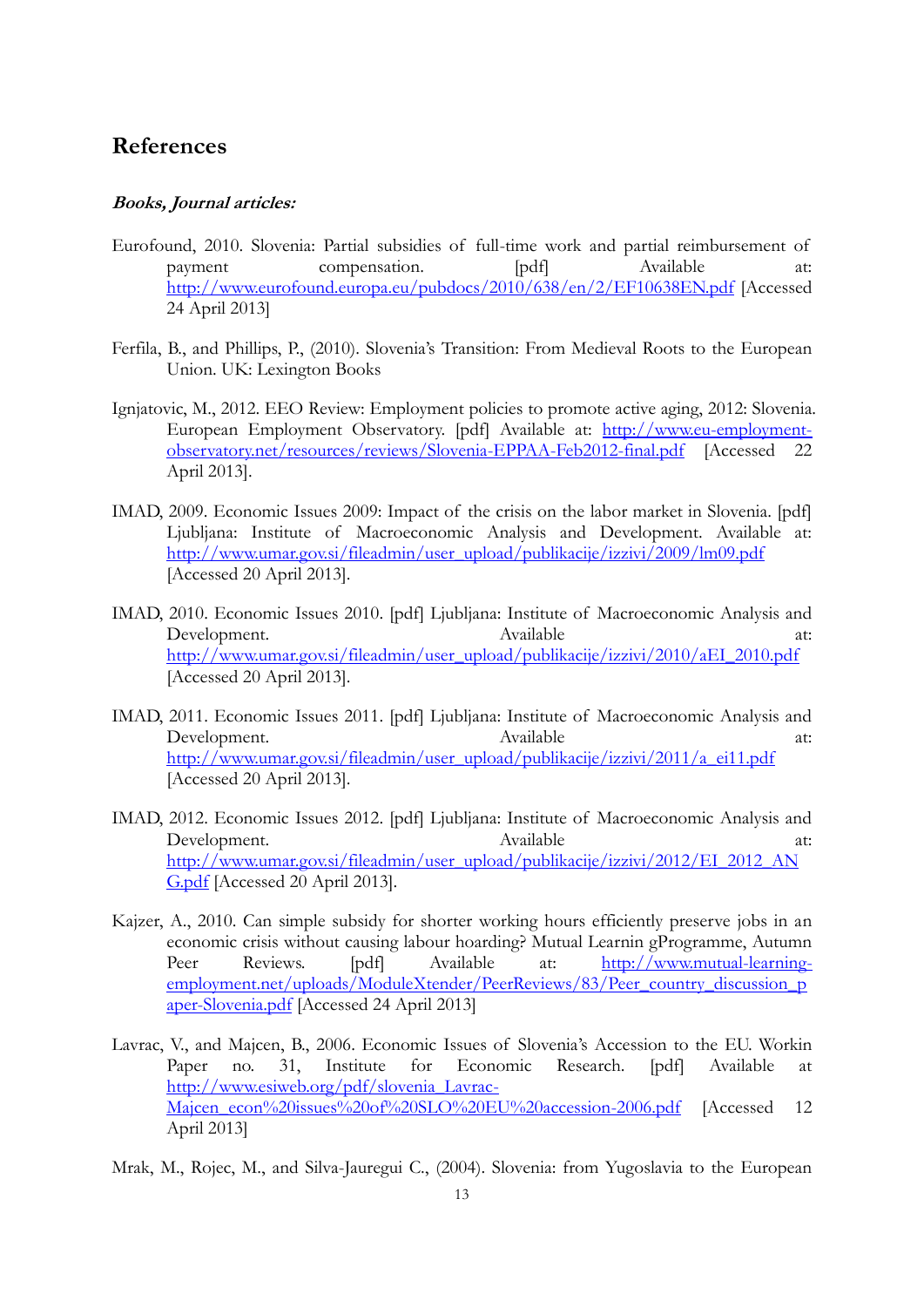Union. Washington D.C.: World Bank.

- OECD, 2009. OECD Reviews of Labour Market and Social Policies: Slovenia 2009. [online] OECD Publishing. Available at [http://www.keepeek.com/Digital-Asset-](http://www.keepeek.com/Digital-Asset-Management/oecd/employment/oecd-reviews-of-labour-market-and-social-policies-slovenia-2009_9789264068995-en)[Management/oecd/employment/oecd-reviews-of-labour-market-and-social-policies](http://www.keepeek.com/Digital-Asset-Management/oecd/employment/oecd-reviews-of-labour-market-and-social-policies-slovenia-2009_9789264068995-en)[slovenia-2009\\_9789264068995-en](http://www.keepeek.com/Digital-Asset-Management/oecd/employment/oecd-reviews-of-labour-market-and-social-policies-slovenia-2009_9789264068995-en) [Accessed 24 April 2013]
- Skledar, T., 2009. *New temporary waiting for work scheme to combat economic crisis*. [online] Available at: <http://www.eurofound.europa.eu/eiro/2009/06/articles/si0906019i.htm>

#### **Internet sources (Official websites, newspaper):**

Employment Service of Slovenia, 2011. *Overview of the Employment Service of Slovenia 2010*. [online] Available at [http://english.ess.gov.si/\\_files/2672/predstavitveni\\_pregled\\_slo\\_2010.pdf](http://english.ess.gov.si/_files/2672/predstavitveni_pregled_slo_2010.pdf) [Accessed 23 April 2013]

Eurostat,<http://epp.eurostat.ec.europa.eu/portal/page/portal/eurostat/home/>

European Central Bank Statistics,<http://www.ecb.europa.eu/stats/html/index.en.html>

- Government of the Republic of Slovenia, 2009. *Government approves amendments to the Plan of the Active Employment Policy Programme for 2008 and 2009 and earmarked funds for the World Food Programme*. Press release, 17 September 2009. Available at: [http://www.vlada.si/en/media\\_room/government\\_press\\_releases/press\\_release/article](http://www.vlada.si/en/media_room/government_press_releases/press_release/article/government_approves_amendments_to_the_plan_of_the_active_employment_policy_programme_for_2008_and_20/) [/government\\_approves\\_amendments\\_to\\_the\\_plan\\_of\\_the\\_active\\_employment\\_policy\\_](http://www.vlada.si/en/media_room/government_press_releases/press_release/article/government_approves_amendments_to_the_plan_of_the_active_employment_policy_programme_for_2008_and_20/) [programme\\_for\\_2008\\_and\\_20/](http://www.vlada.si/en/media_room/government_press_releases/press_release/article/government_approves_amendments_to_the_plan_of_the_active_employment_policy_programme_for_2008_and_20/) [Accessed 23 April 2013].
- Government of the Republic of Slovenia, 2008. *Government approves the draft Act on Partial Subsidising of Full-Time Jobs and adopts several decisions to ease the financial crisis*. Press release, 24 December 2008. [http://www.vlada.si/en/media\\_room/government\\_press\\_releases/press\\_release/article](http://www.vlada.si/en/media_room/government_press_releases/press_release/article/government_approves_the_draft_act_on_partial_subsidising_of_full_time_jobs_and_adopts_several_decisi/) [/government\\_approves\\_the\\_draft\\_act\\_on\\_partial\\_subsidising\\_of\\_full\\_time\\_jobs\\_and\\_a](http://www.vlada.si/en/media_room/government_press_releases/press_release/article/government_approves_the_draft_act_on_partial_subsidising_of_full_time_jobs_and_adopts_several_decisi/) [dopts\\_several\\_decisi/](http://www.vlada.si/en/media_room/government_press_releases/press_release/article/government_approves_the_draft_act_on_partial_subsidising_of_full_time_jobs_and_adopts_several_decisi/) [Accessed 24 April 2013].
- Ministry of Labour, Family, Social Affairs and Equal Opportunities. *Legislation*. [online] See Labour Market Regulation Act. Available at: <http://www.eurofound.europa.eu/eiro/studies/tn1206018s/si1206011q.htm>[Accessed 23 April 2013].

Statistical Office of the Republic of Slovenia,<http://www.stat.si/eng/>

*The Slovenia Times*, 2011. EUR 102M for Employment Policy. [online] 29 November. Available at: <http://www.sloveniatimes.com/eur-102m-for-employment-policy>[Accessed 23 April 2013].

World Bank, http://data.worldbank.org/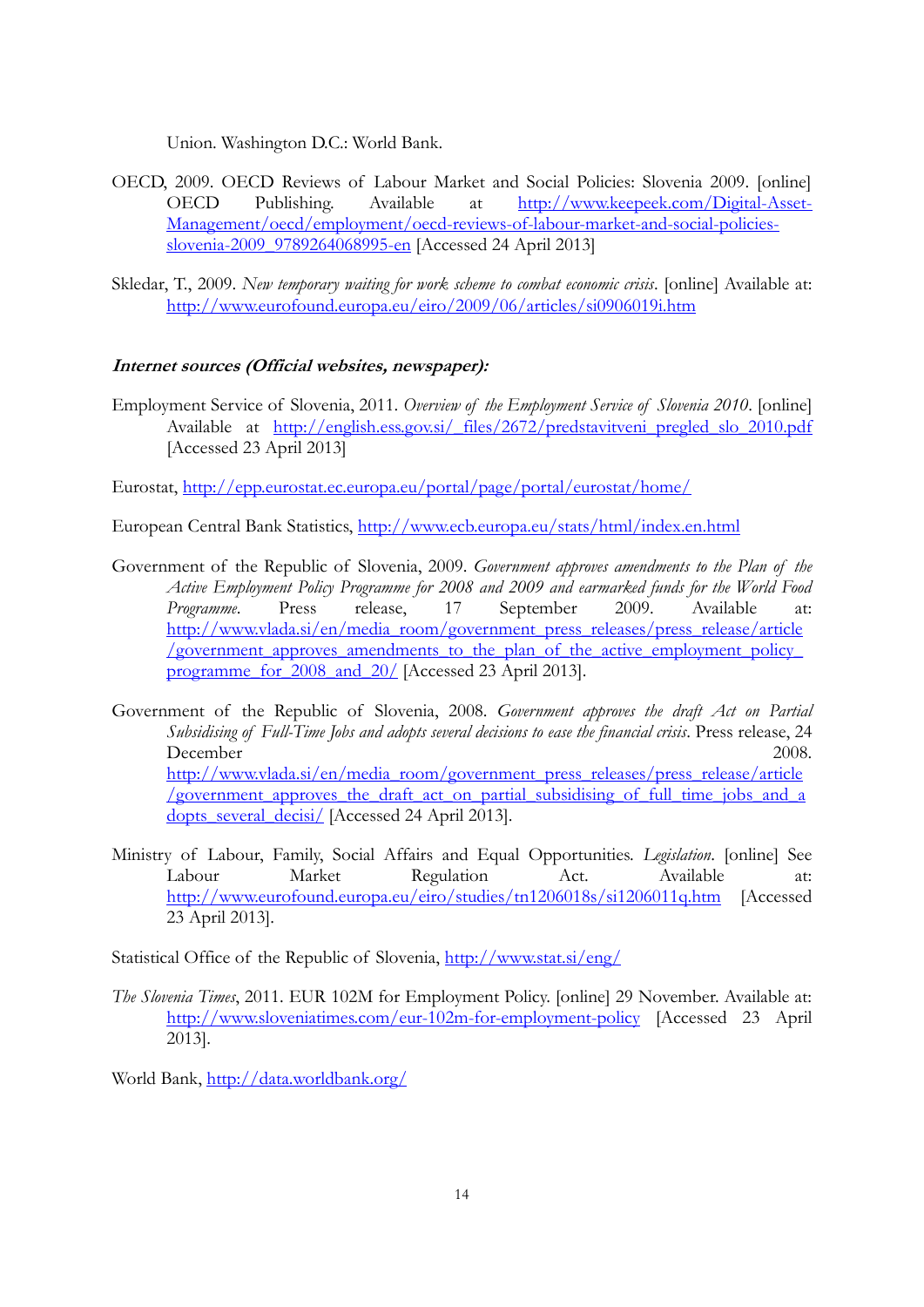# **DATA APPENDIX**

# **Figure 1: GDP Growth**



Source: Statistical Office of the Republic of Slovenia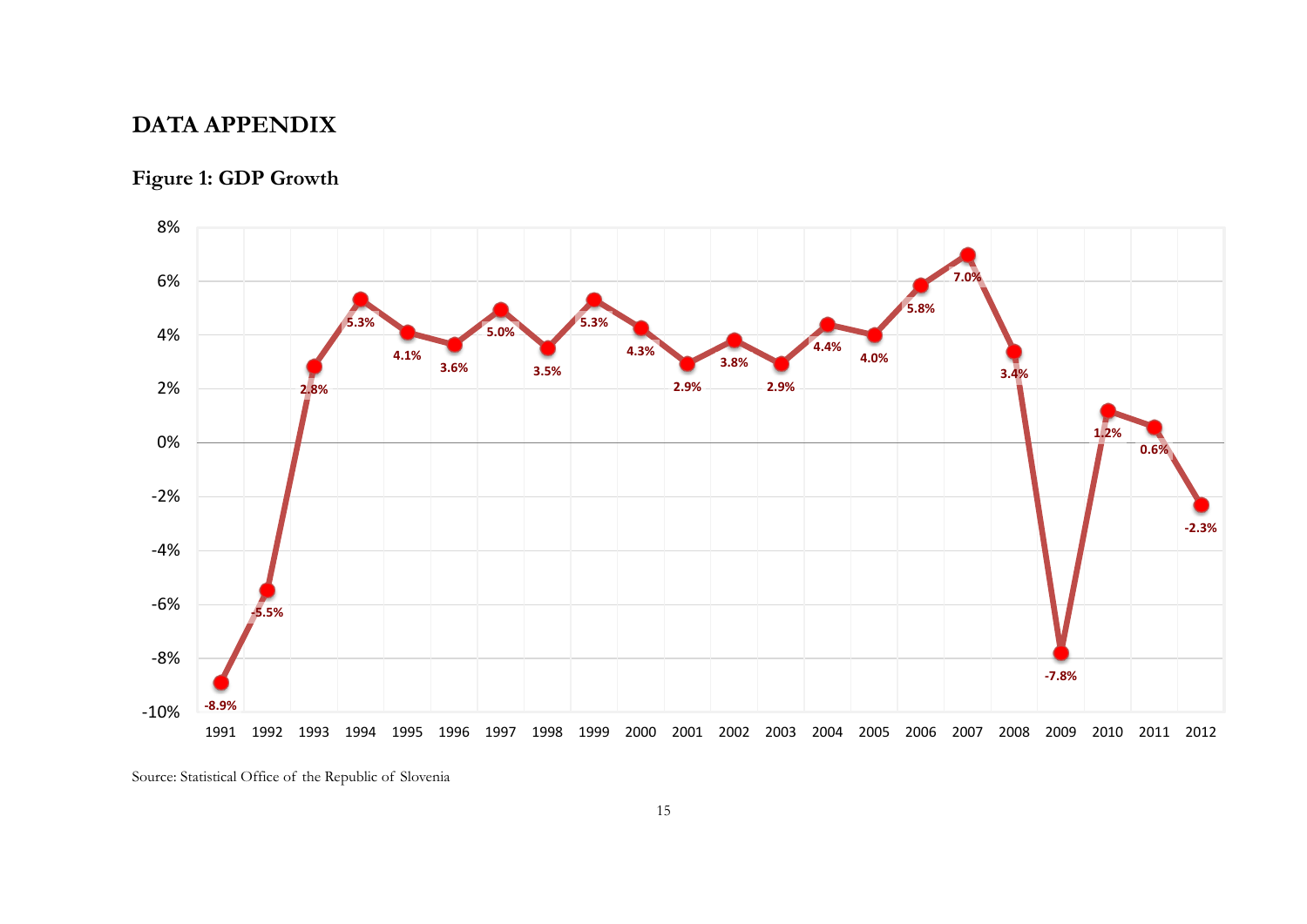# **Figure 2: Evolution of the GDP Distributions by Sector**

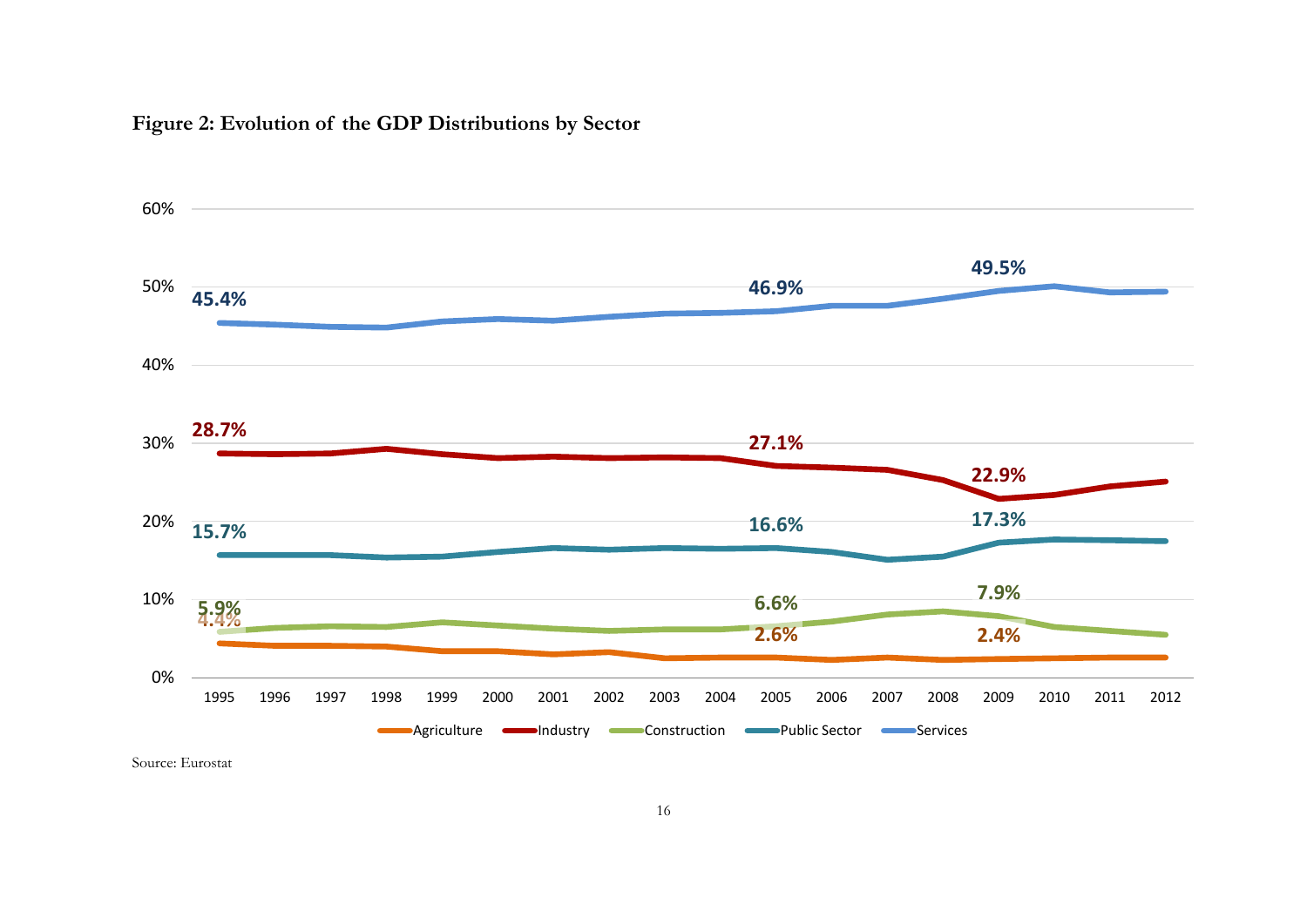

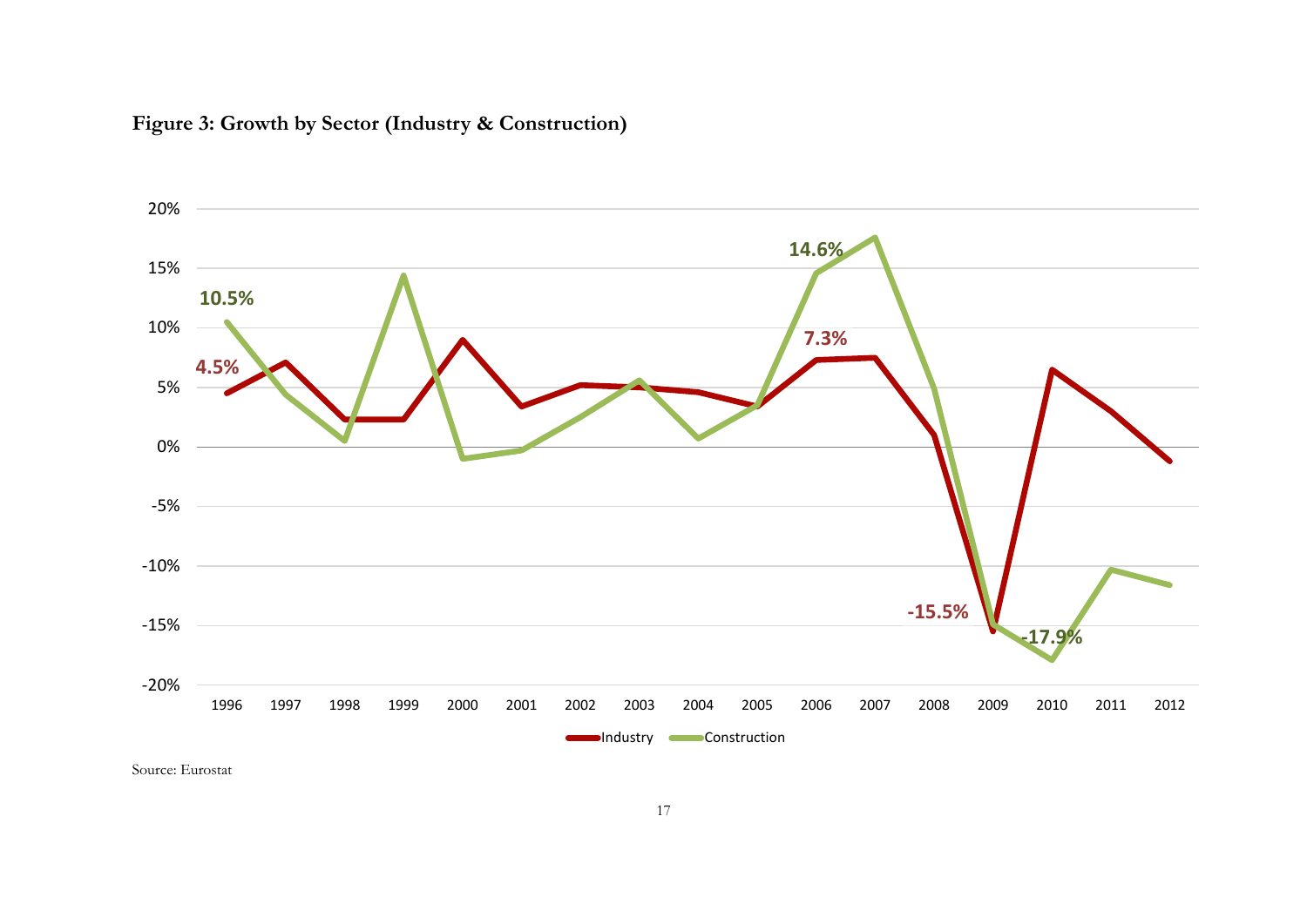

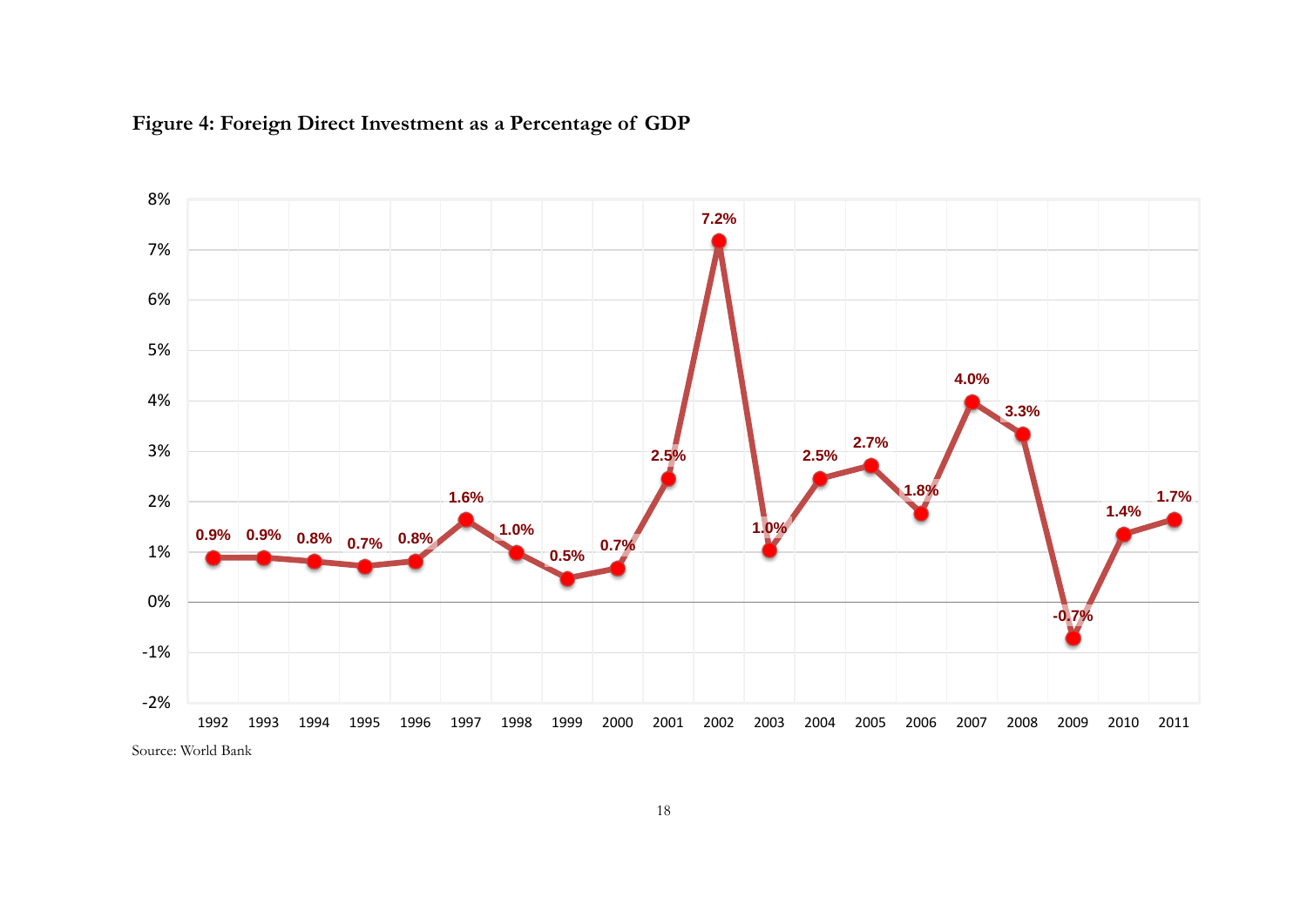# **Figure 5: Hyperinflation (1991-1997)**



Source: World Bank for 1993-1997; Ferfila, B., and Phillips, P., (2010) for 1991-1992.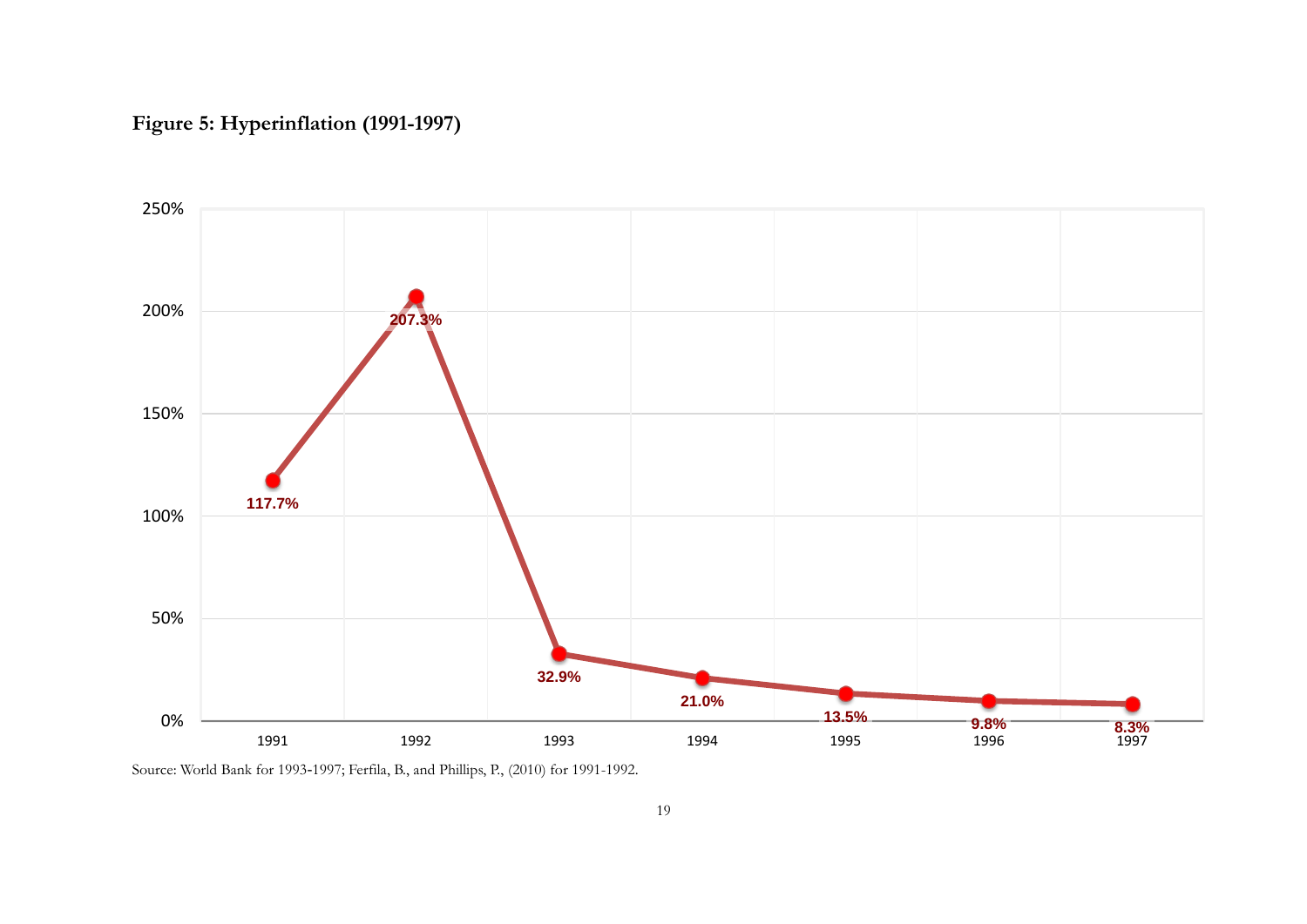# **Figure 6: Inflation (1997-2012)**

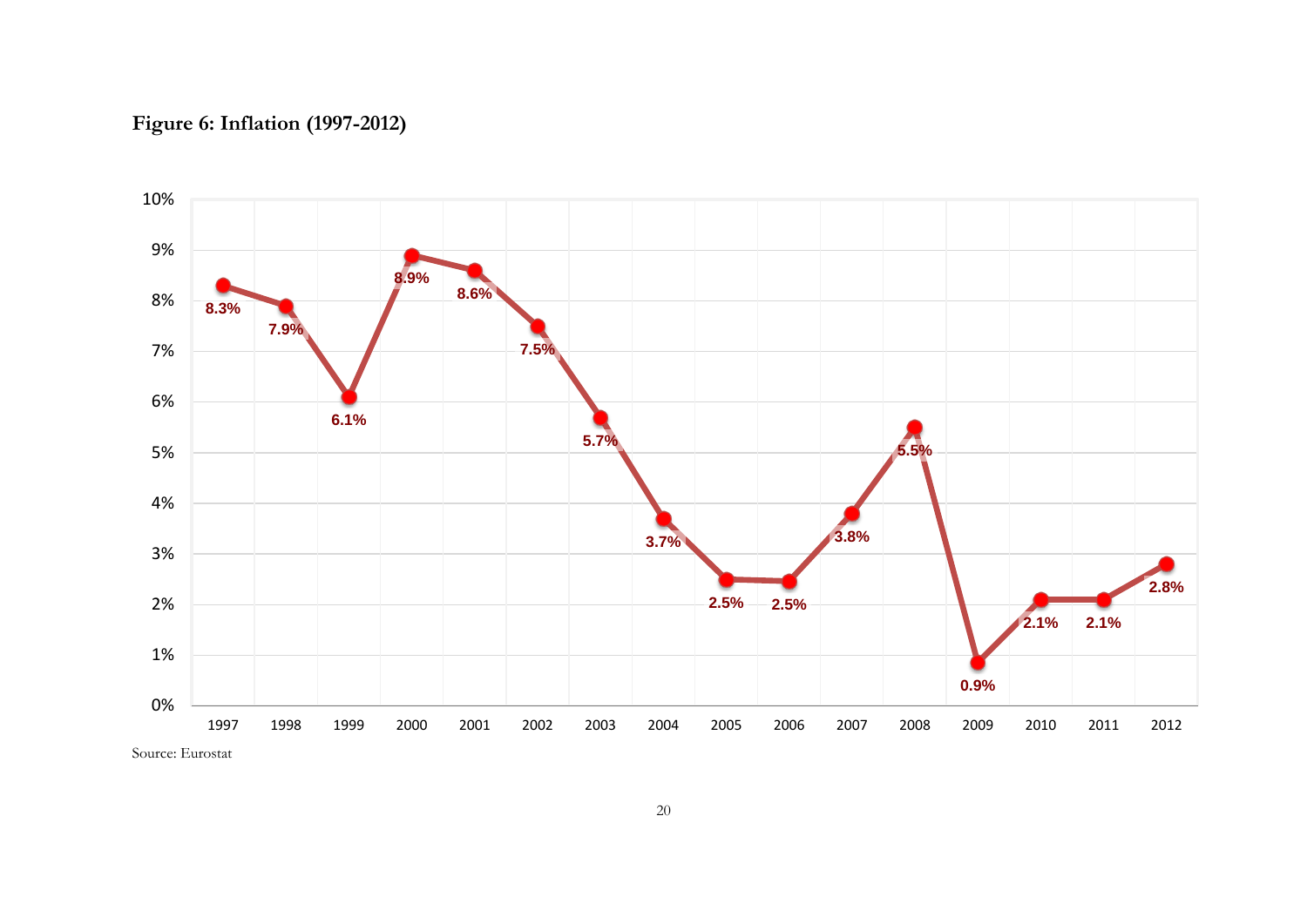# **Figure 7: Gini Coefficient**

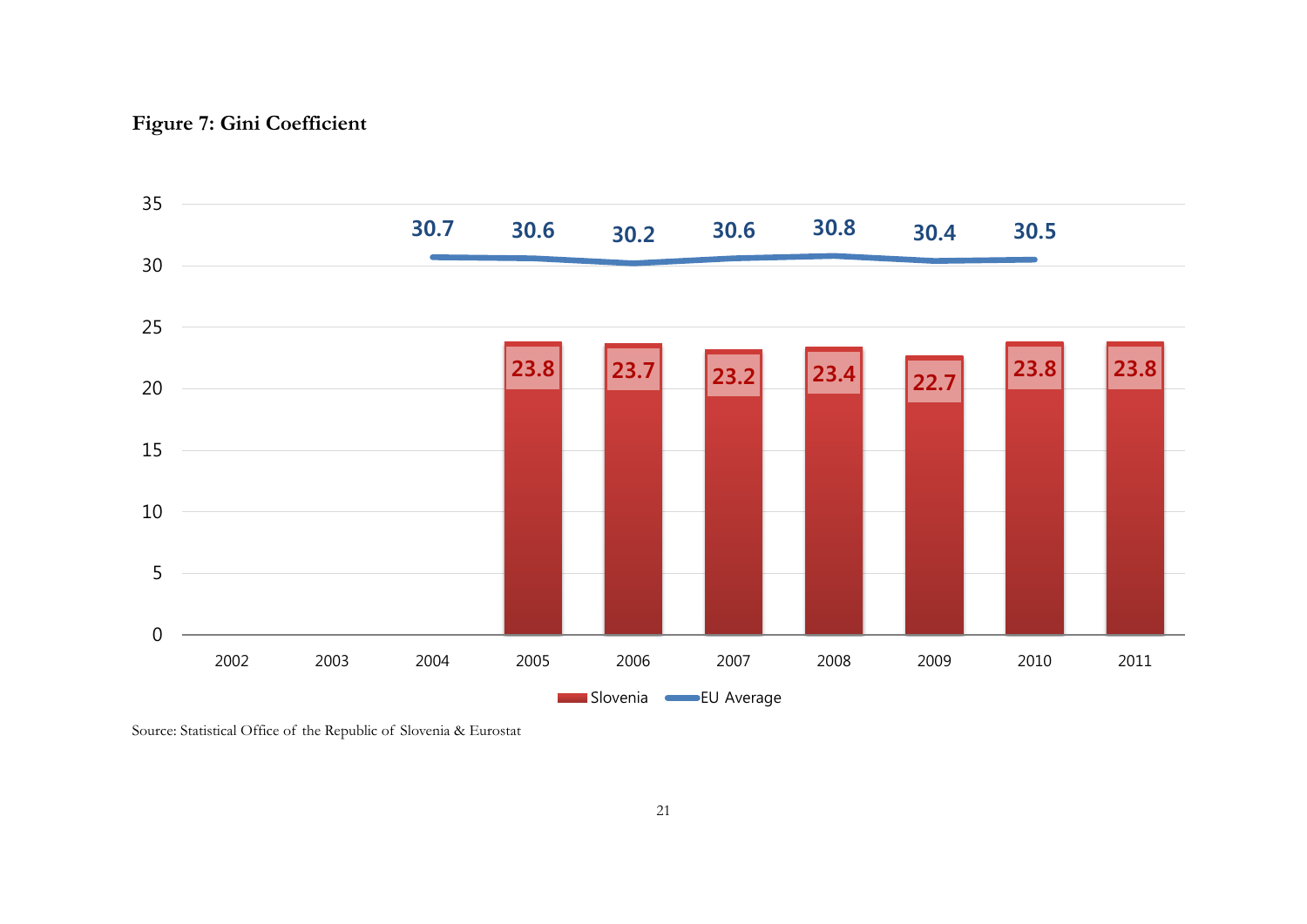

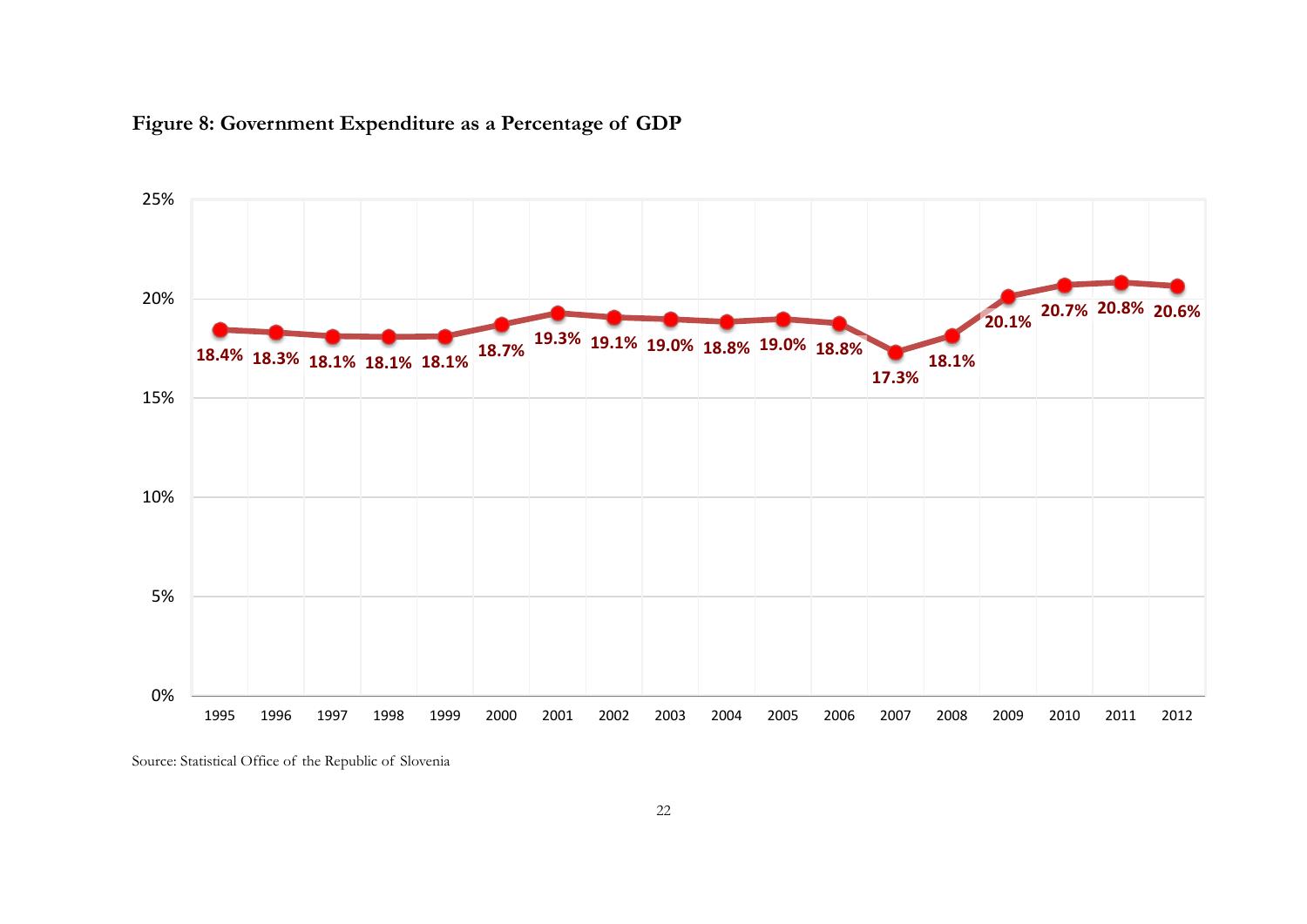

# **Figure 9: Gross Capital Formation as a Percentage of GDP**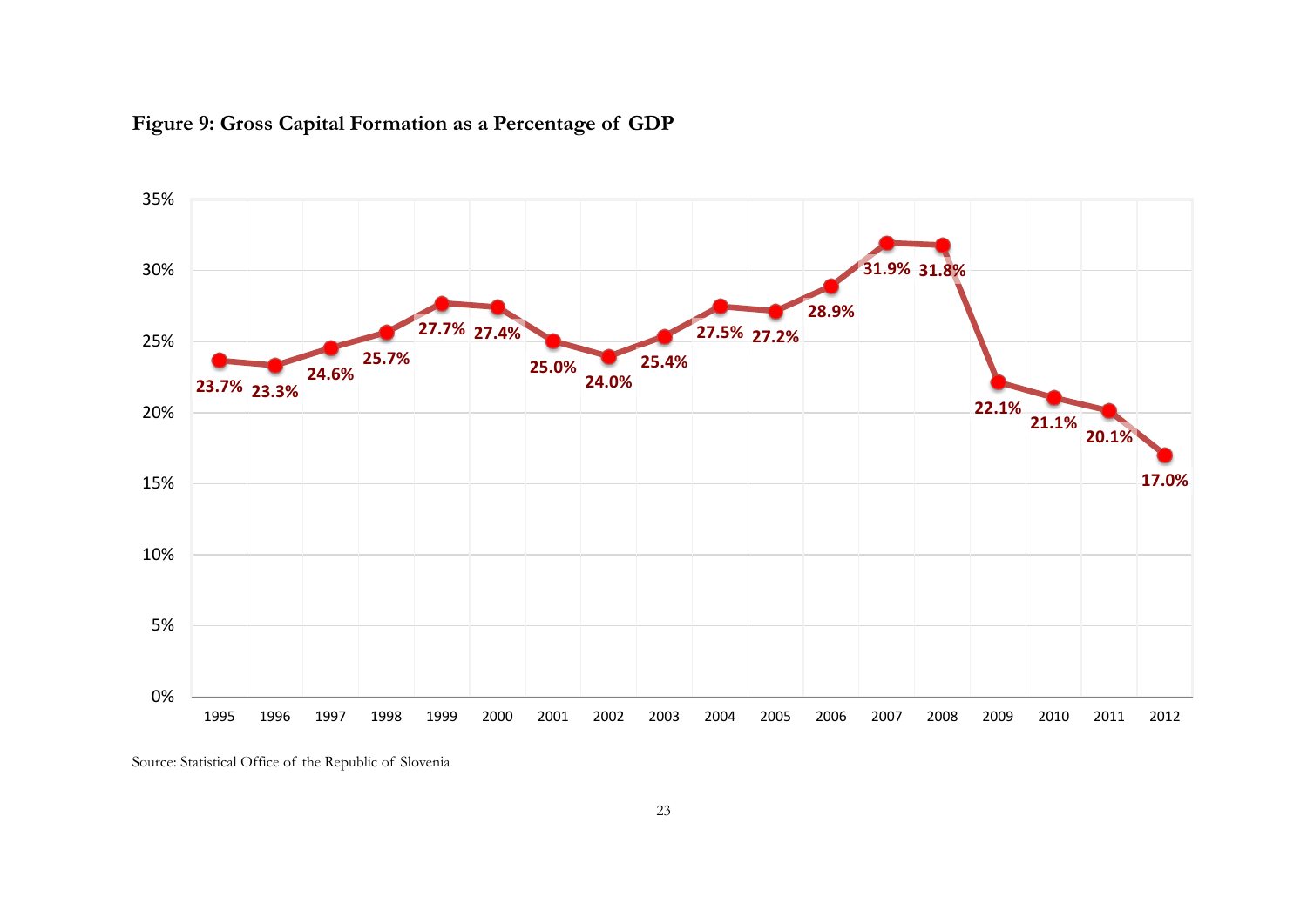

# **Figure 10: Household Expenditure as a Percentage of GDP**

![](_page_24_Figure_2.jpeg)

48%

50%

1995 1996 1997 1998 1999 2000 2001 2002 2003 2004 2005 2006 2007 2008 2009 2010 2011 2012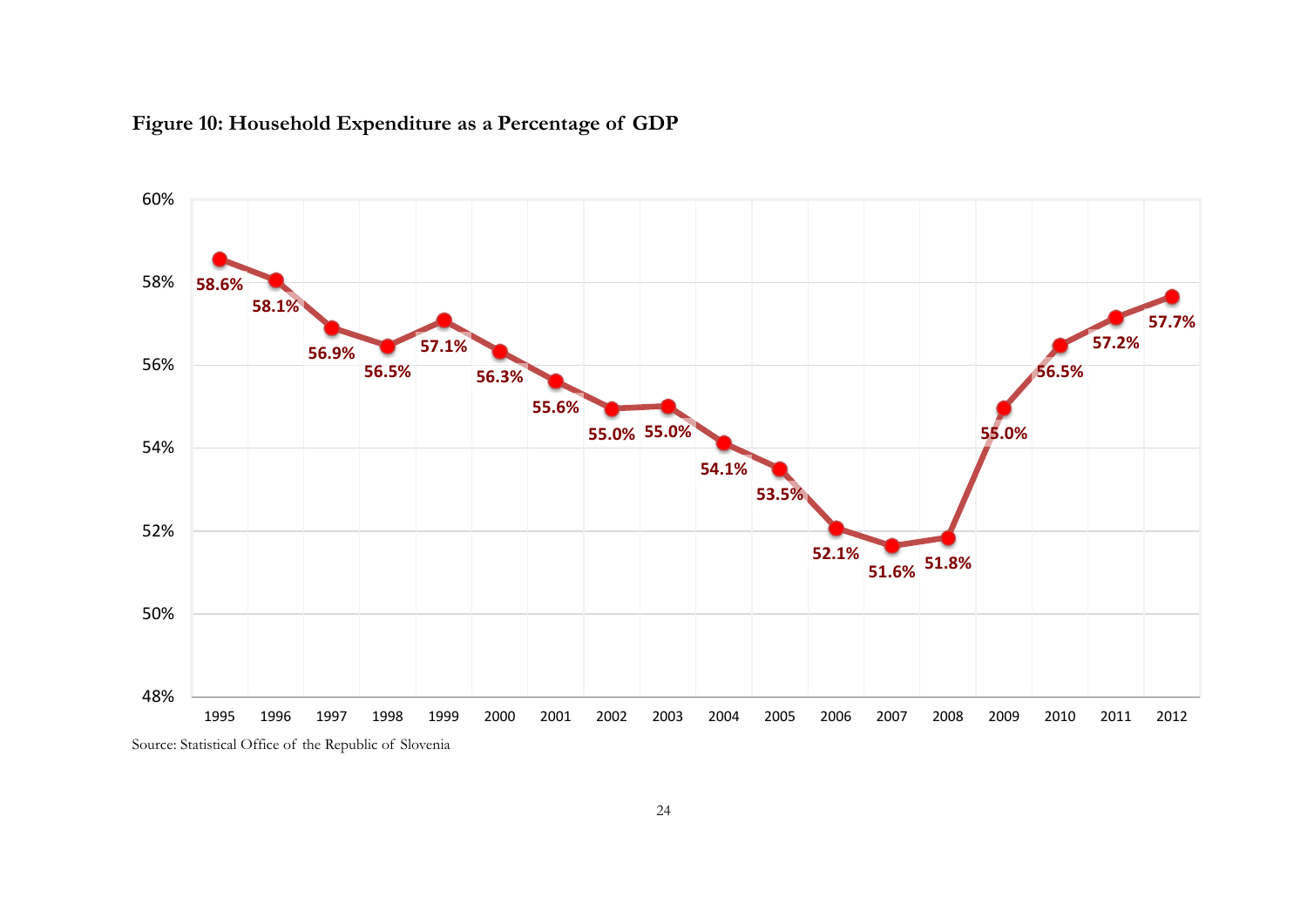![](_page_25_Figure_0.jpeg)

## **Figure 11: External Debt as a Percentage of GDP**

Source: European Central Bank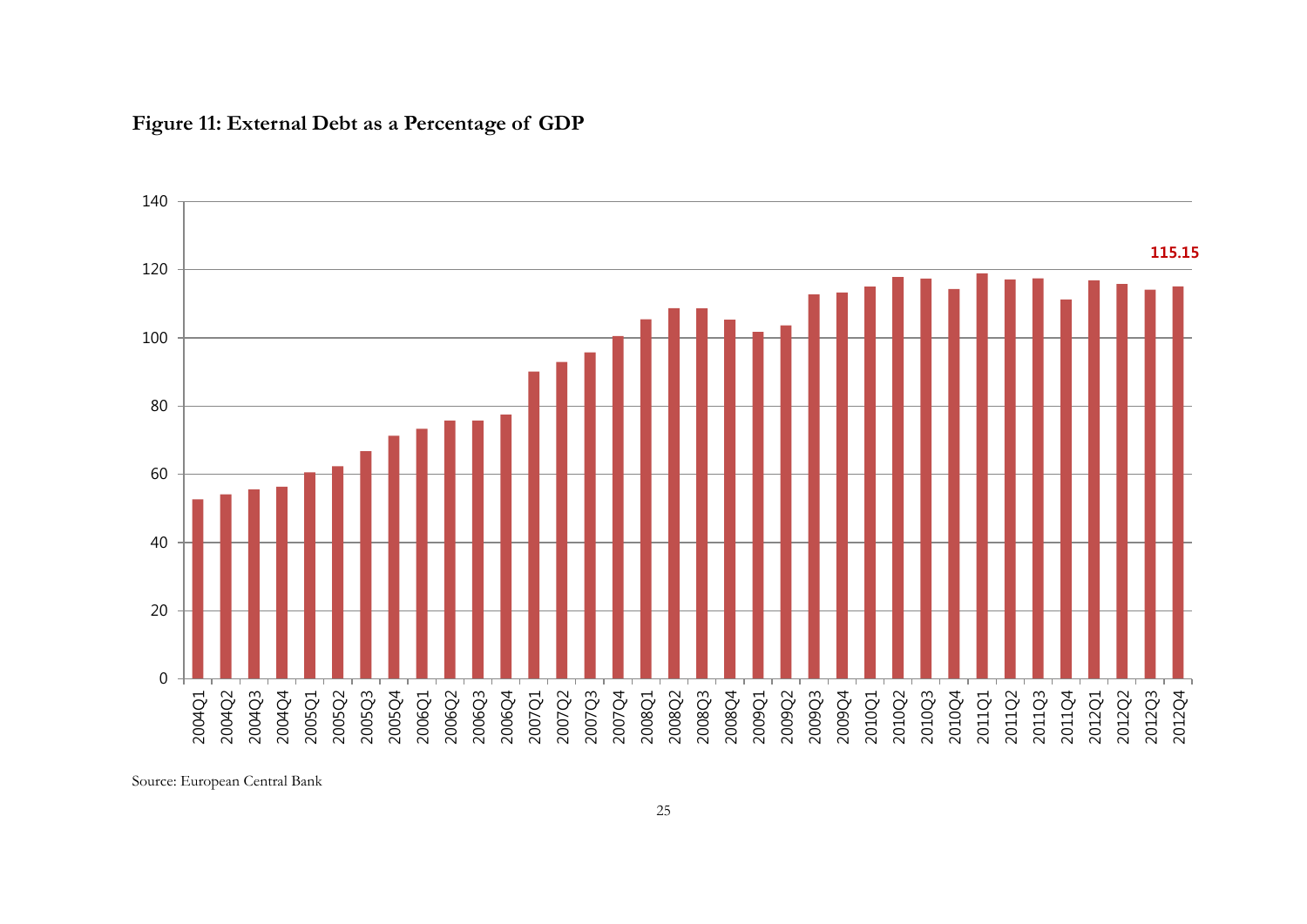![](_page_26_Figure_0.jpeg)

![](_page_26_Figure_1.jpeg)

Source: Statistical Office of the Republic of Slovenia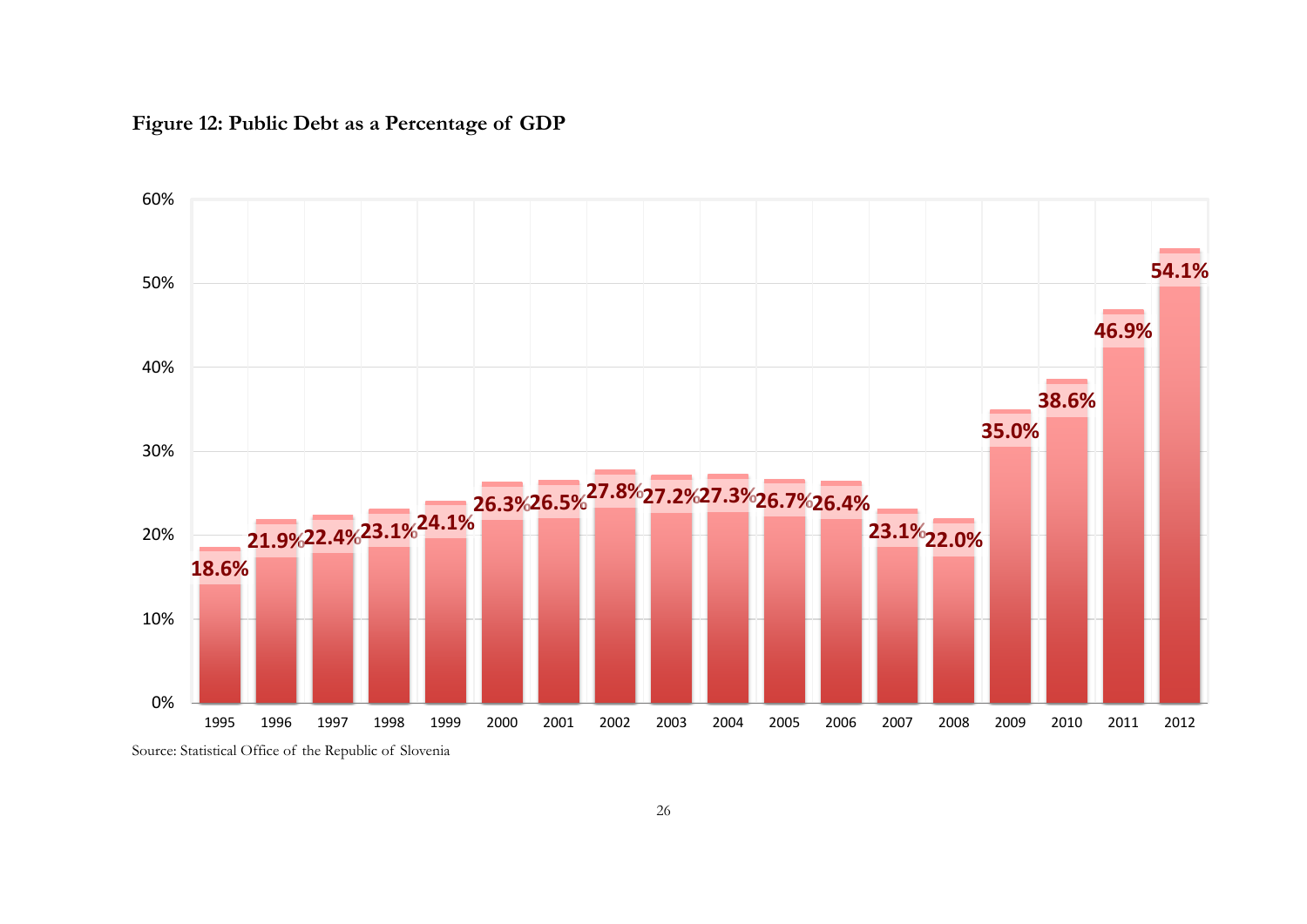![](_page_27_Figure_0.jpeg)

**Figure 13: Budget Deficit as a Percentage of GDP**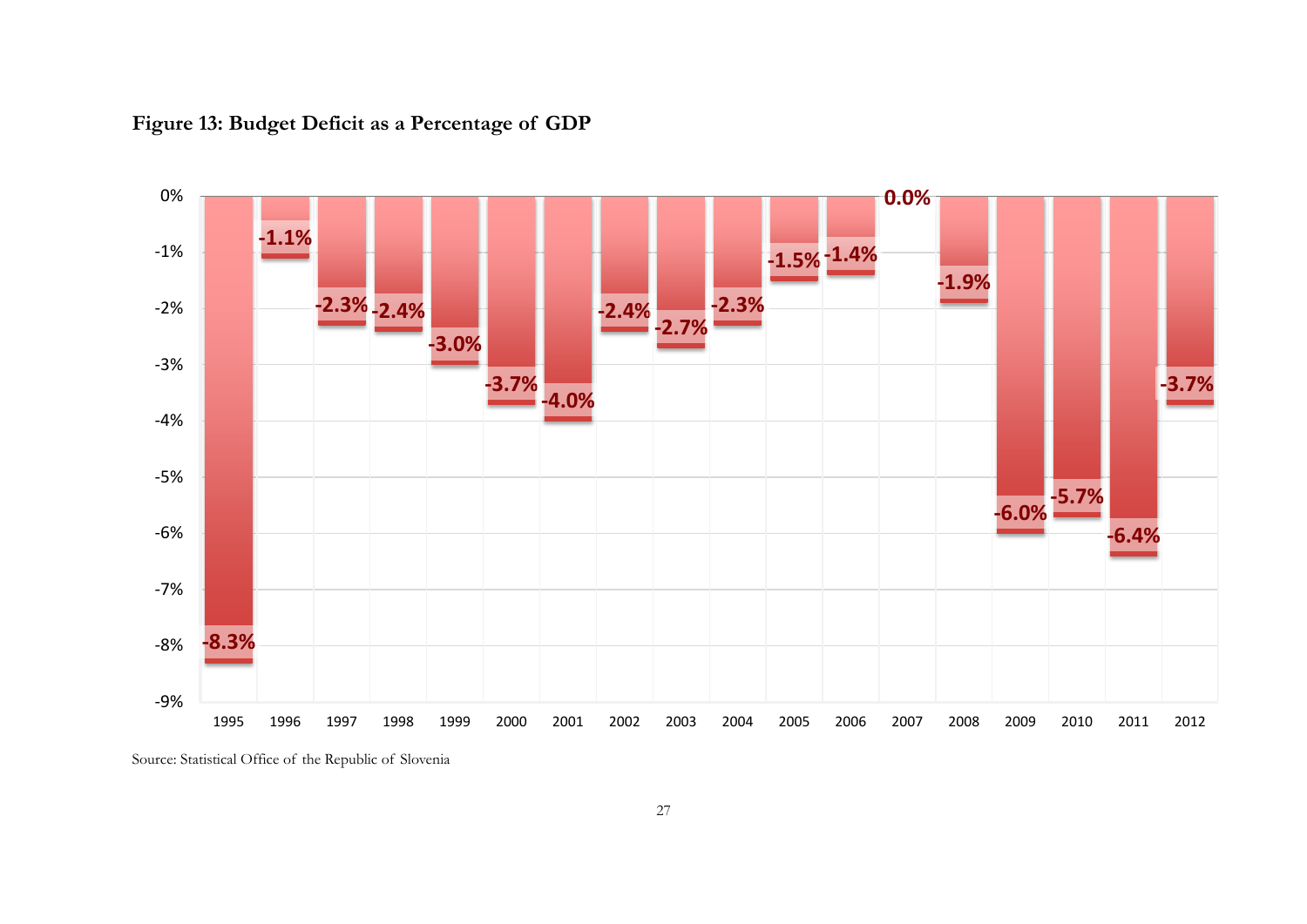## **Figure 14: Consumer Confidence**

![](_page_28_Figure_1.jpeg)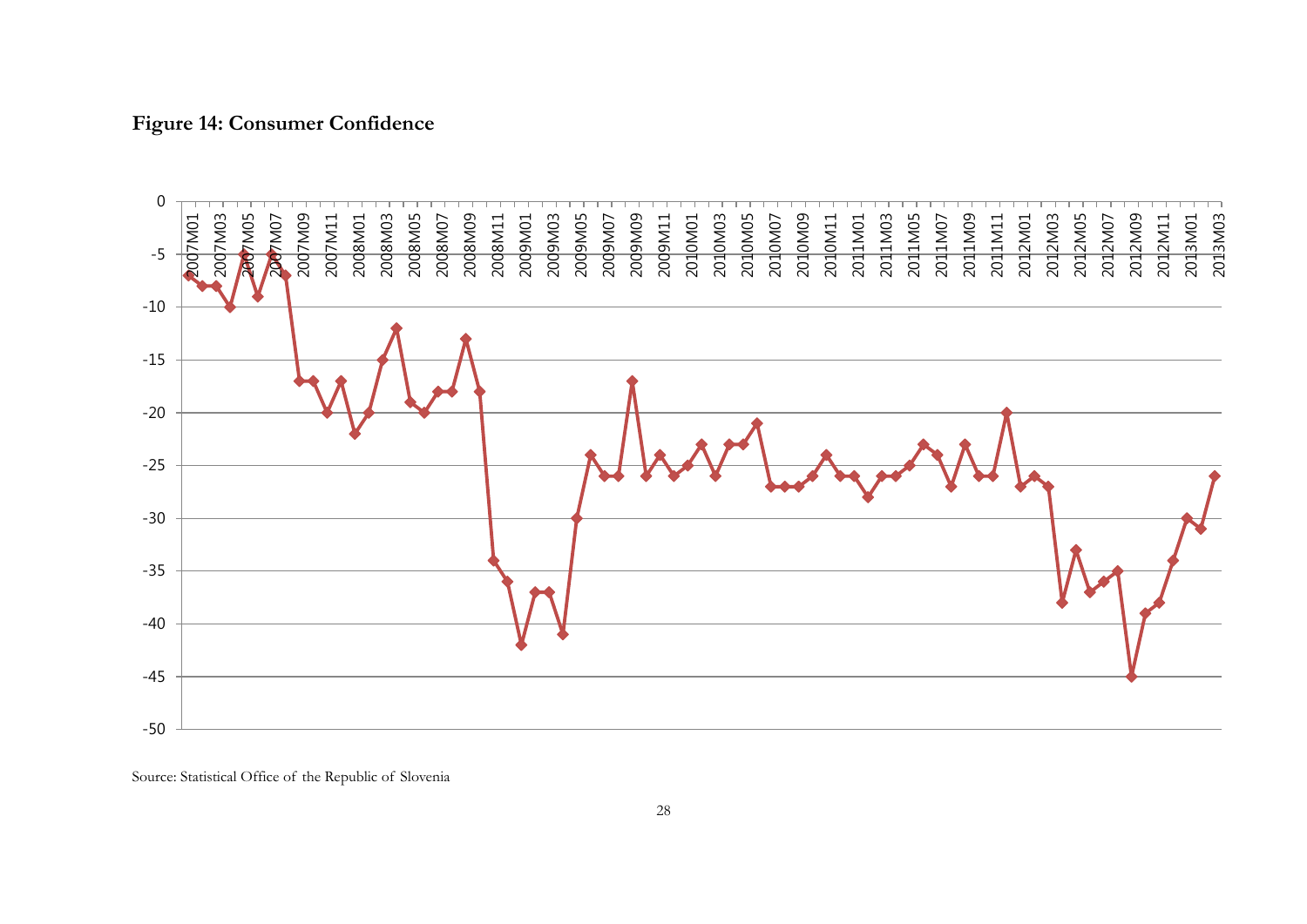![](_page_29_Figure_0.jpeg)

![](_page_29_Figure_1.jpeg)

Source: Statistical Office of the Republic of Slovenia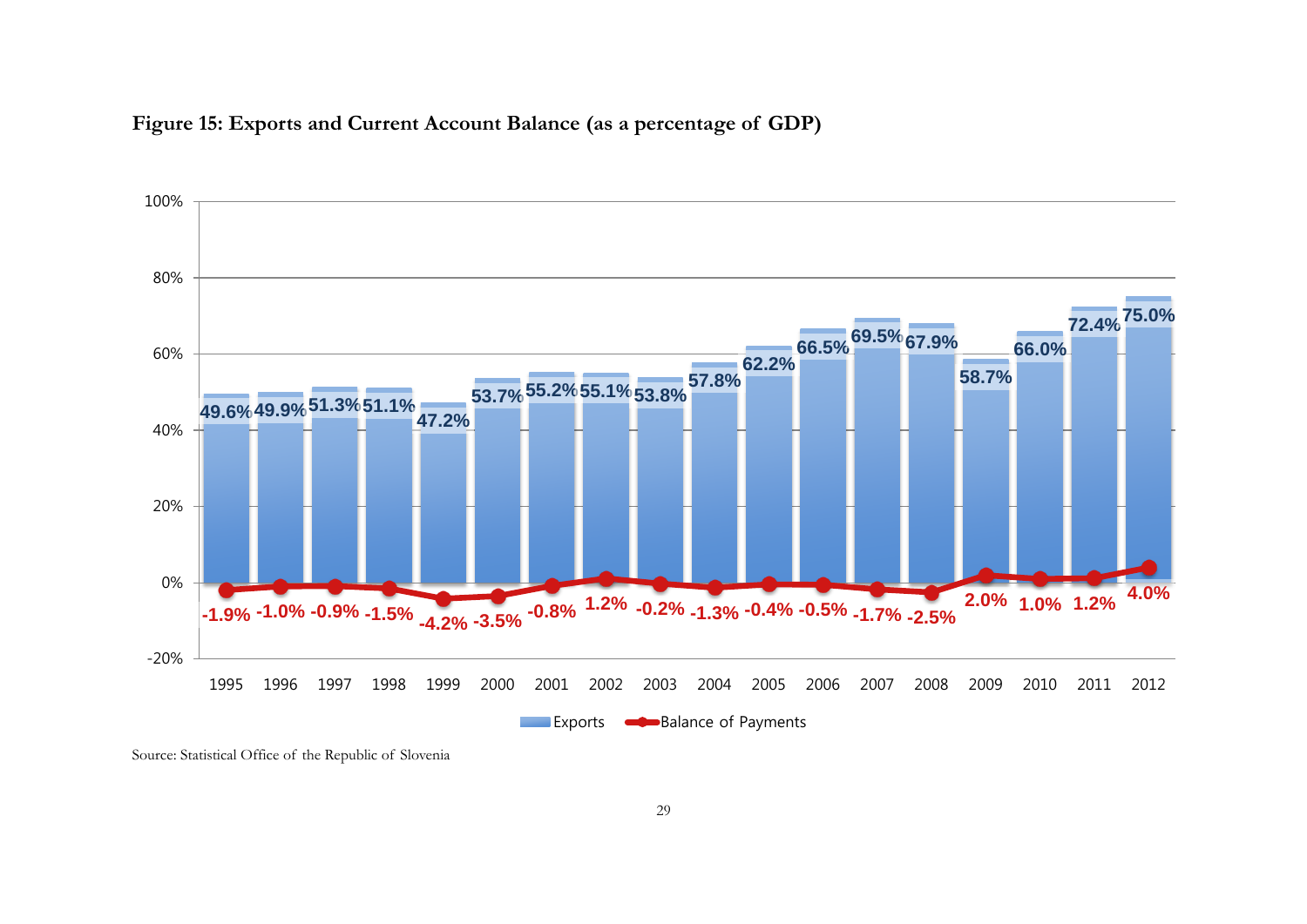![](_page_30_Figure_0.jpeg)

![](_page_30_Figure_1.jpeg)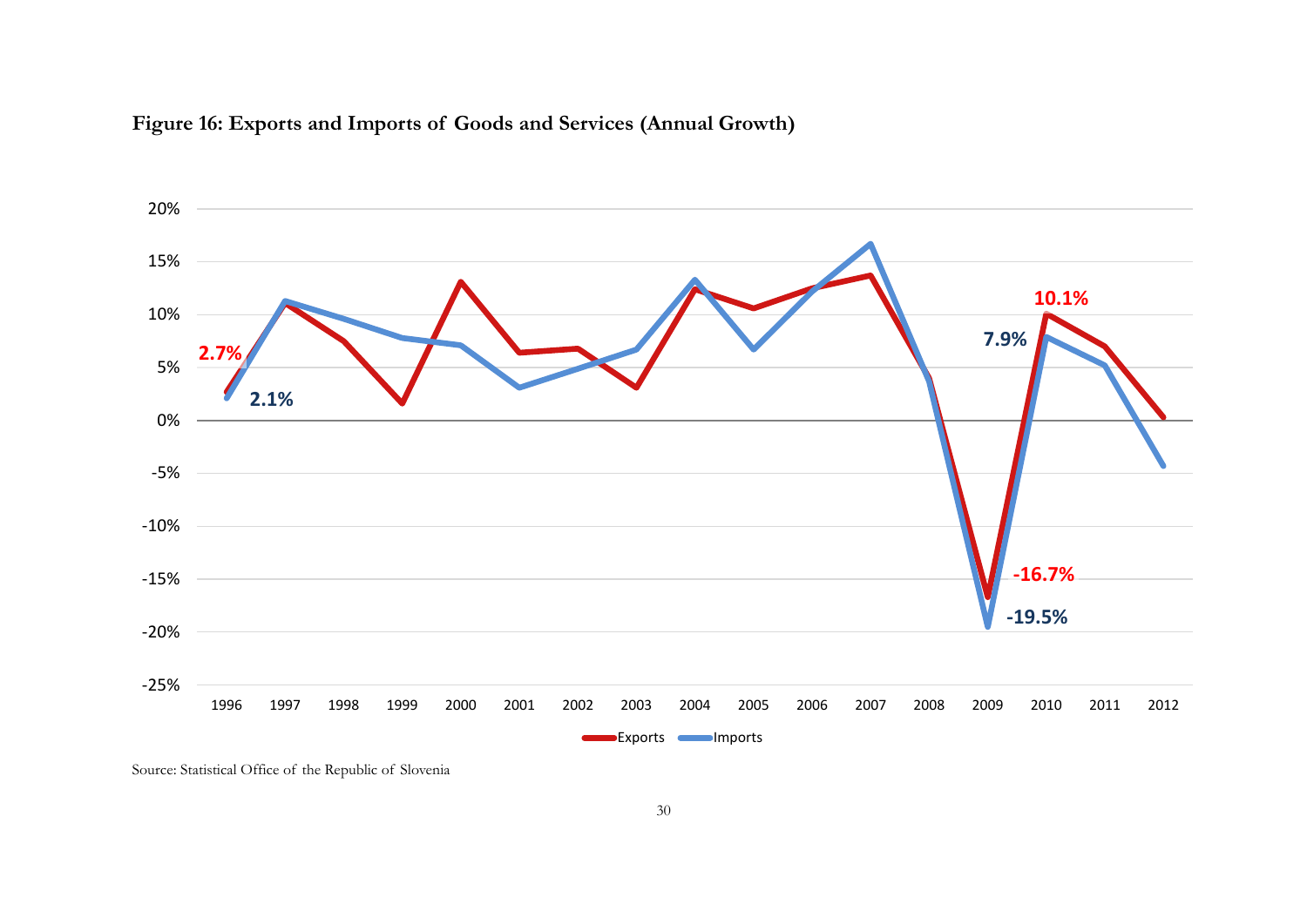# **Figure 17: Unemployment Rate**

![](_page_31_Figure_1.jpeg)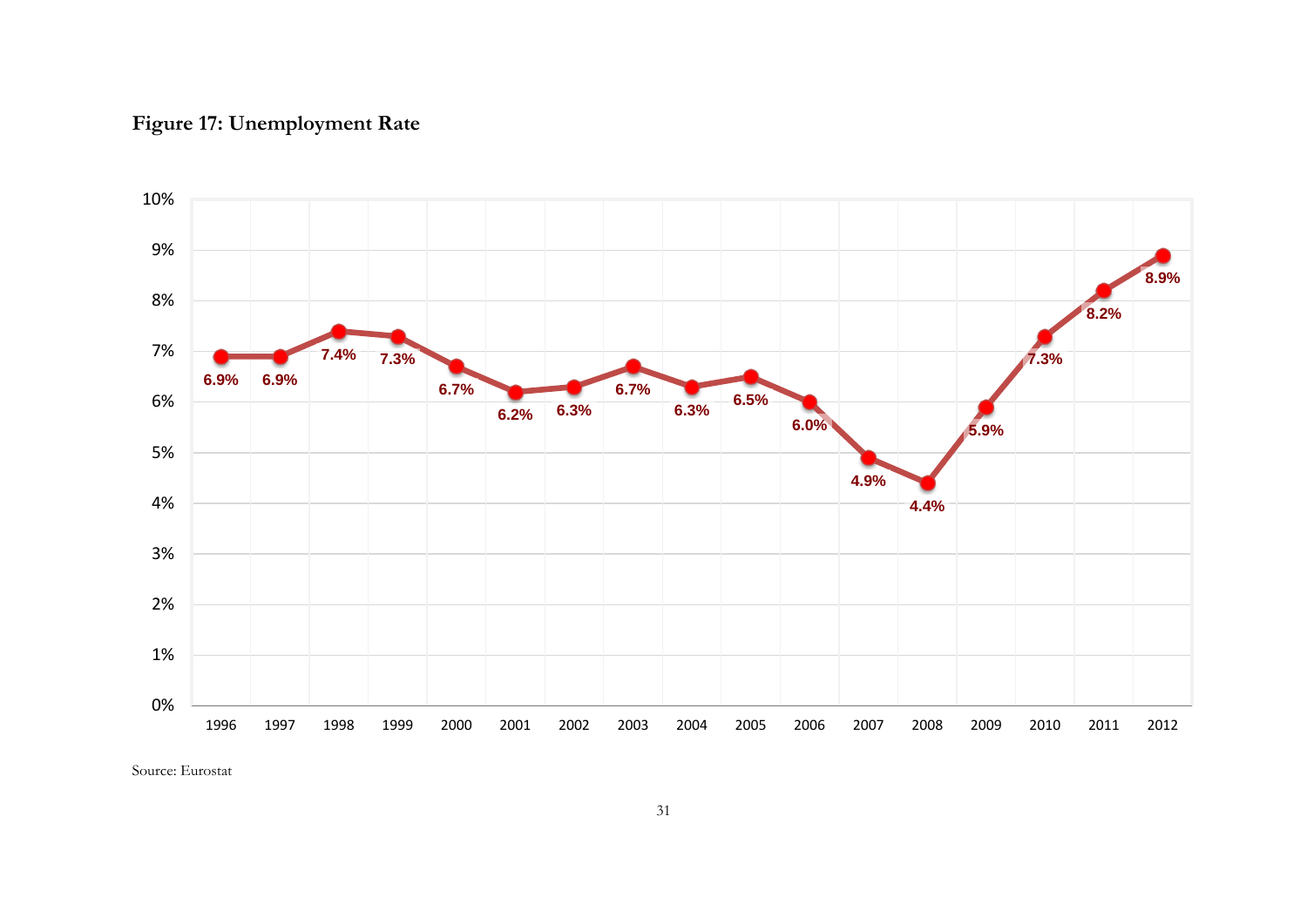# **Figure 18: Labour Participation Rate**

![](_page_32_Figure_1.jpeg)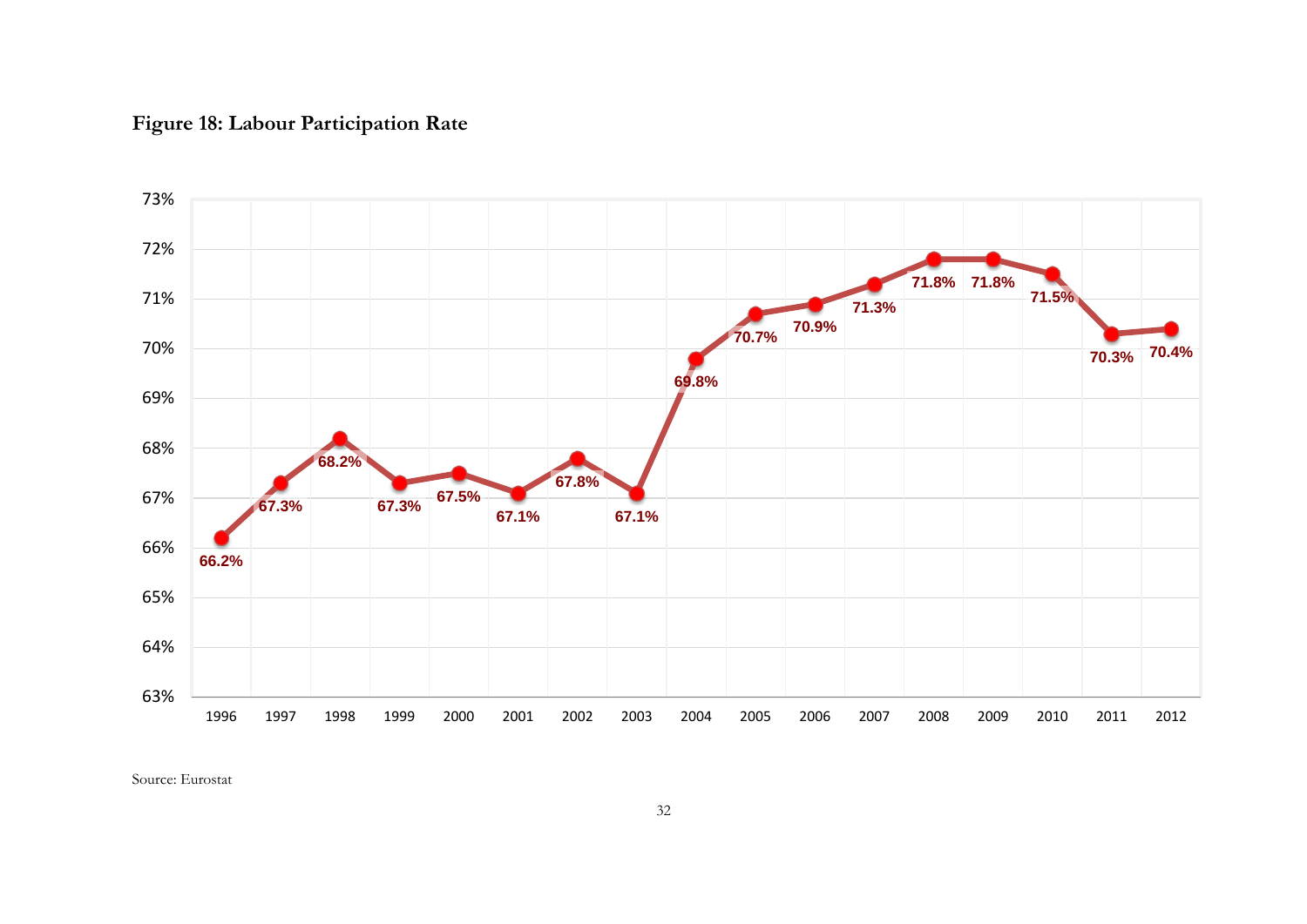![](_page_33_Figure_0.jpeg)

![](_page_33_Figure_1.jpeg)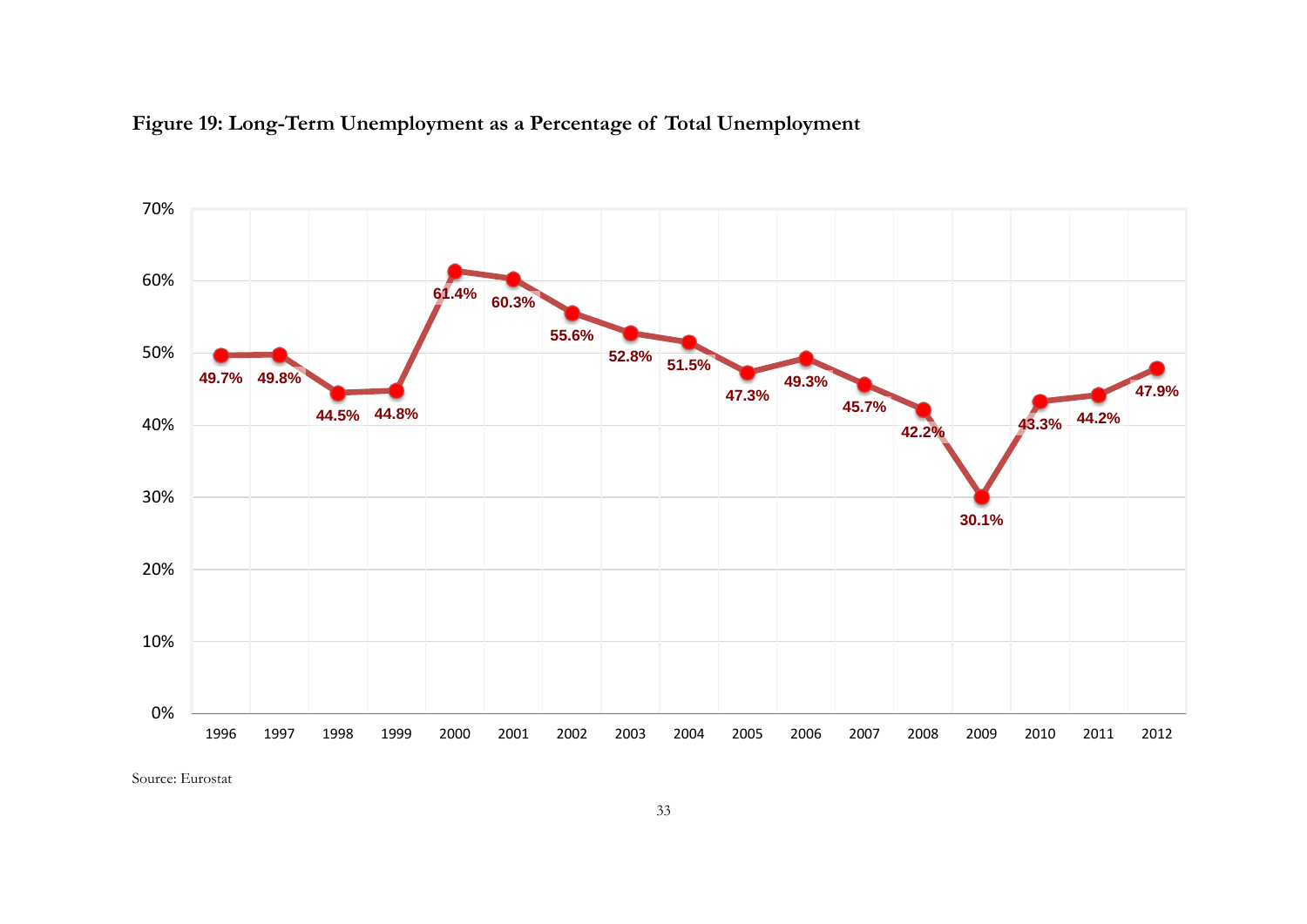![](_page_34_Figure_0.jpeg)

![](_page_34_Figure_1.jpeg)